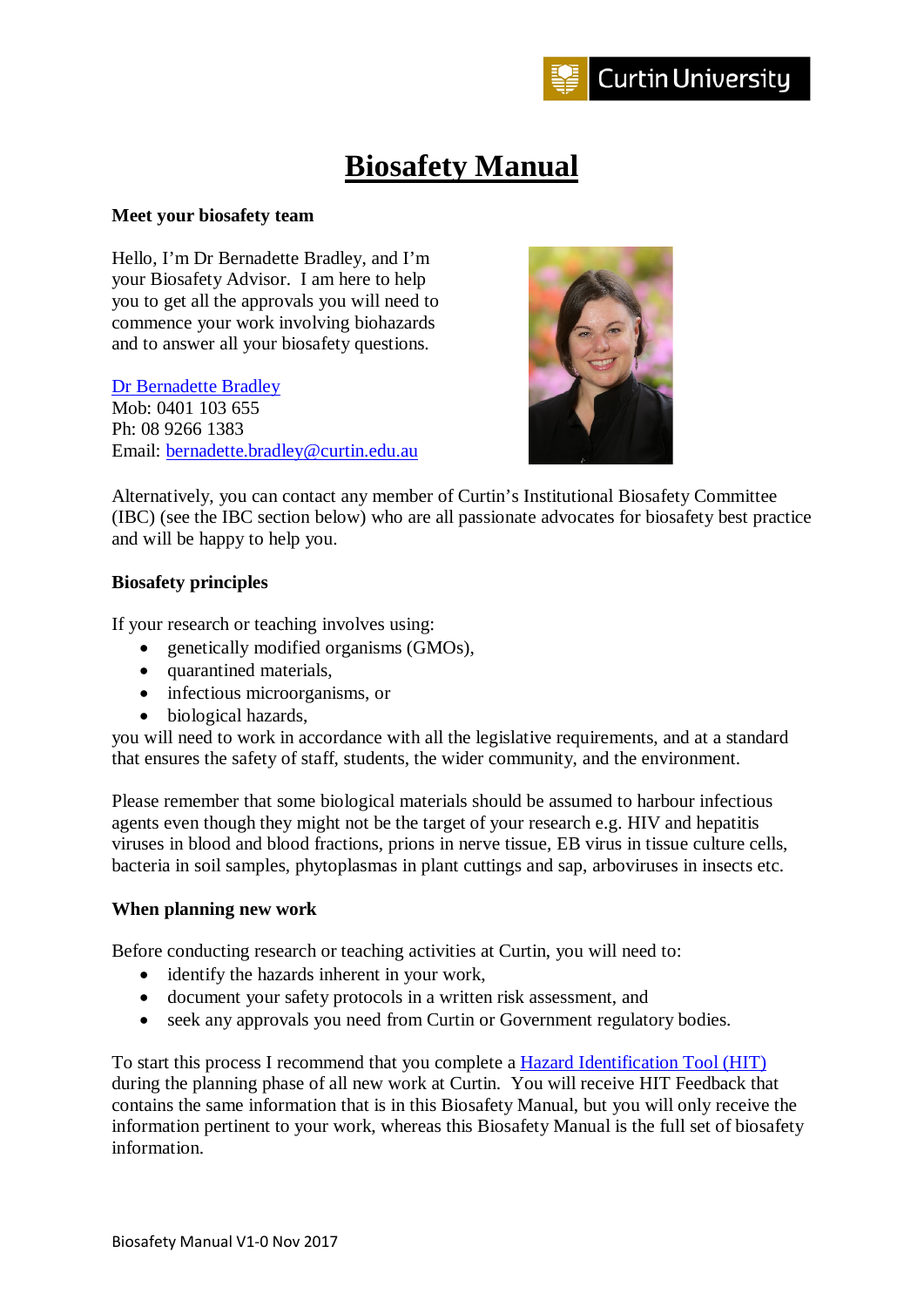## **Contents**

| Hazard Identification Tool (HIT)                                              | pg <sub>2</sub>  |
|-------------------------------------------------------------------------------|------------------|
| <b>Risk Assessment</b>                                                        | pg <sub>3</sub>  |
| <b>Pre-Procurement Checklist for Biohazards</b>                               | pg <sub>3</sub>  |
| Australian/New Zealand Standard 2243.3:2010                                   | pg 10            |
| <b>Biosafety Training</b>                                                     | pg 10            |
| Genetically Modified Organisms (GMO)                                          | pg 11            |
| <b>Institutional Biosafety Committee (IBC)</b>                                | pg 12            |
| <b>Biosecurity</b>                                                            | pg <sub>13</sub> |
| Pathogenic Microorganisms                                                     | pg <sub>15</sub> |
| <b>Samples From Humans or Animals</b>                                         | pg16             |
| Security Sensitive Biological Agents and the Defence and Strategic Goods List | pg 17            |
| <b>Australian Native Animals or Plants</b>                                    | pg 19            |
| Plants that are Poisonous, Toxic, or Weedy                                    | pg 20            |
| Invertebrates that are Venomous, Toxic, or Able to Act as Vectors for Disease | pg 20            |
| <b>Transporting Biological Materials</b>                                      | pg 21            |
| <b>Biological Containment Facilities</b>                                      | pg 27            |
|                                                                               |                  |

## **Hazard Identification Tool (HIT) for Hazardous Materials**

[\(https://hit.curtin.edu.au/home\)](https://hit.curtin.edu.au/home)

During the planning stage of any research or teaching activities at Curtin, you will need to identify the hazards inherent in your work, document your safety protocols in a written risk assessment, and seek any approvals you need from Curtin or Government regulatory bodies.

The above link will take you to the Hazard Identification Tool (HIT), which will assist you in identifying the chemicals, radiation, biological and environmental hazards associated with your work.

When you have submitted the HIT, you will get feedback about any approvals you need to seek from Curtin or Government regulatory bodies before you can begin work and advice about the appropriate controls for your risk assessment.

HDR Students will need to fill out a HIT as part of their candidacy approval process. Other students should use the HIT during their planning and if directed to do so by their Supervisor. The HIT for Staff can be used by new Staff when planning, and by existing Staff when changing or reviewing their work activities.

If you need assistance with the HIT, please [email](mailto:ResearchSafety@curtin.edu.au) the Hazardous Materials Office. [\(researchsafety@curtin.edu.au](mailto:researchsafety@curtin.edu.au) )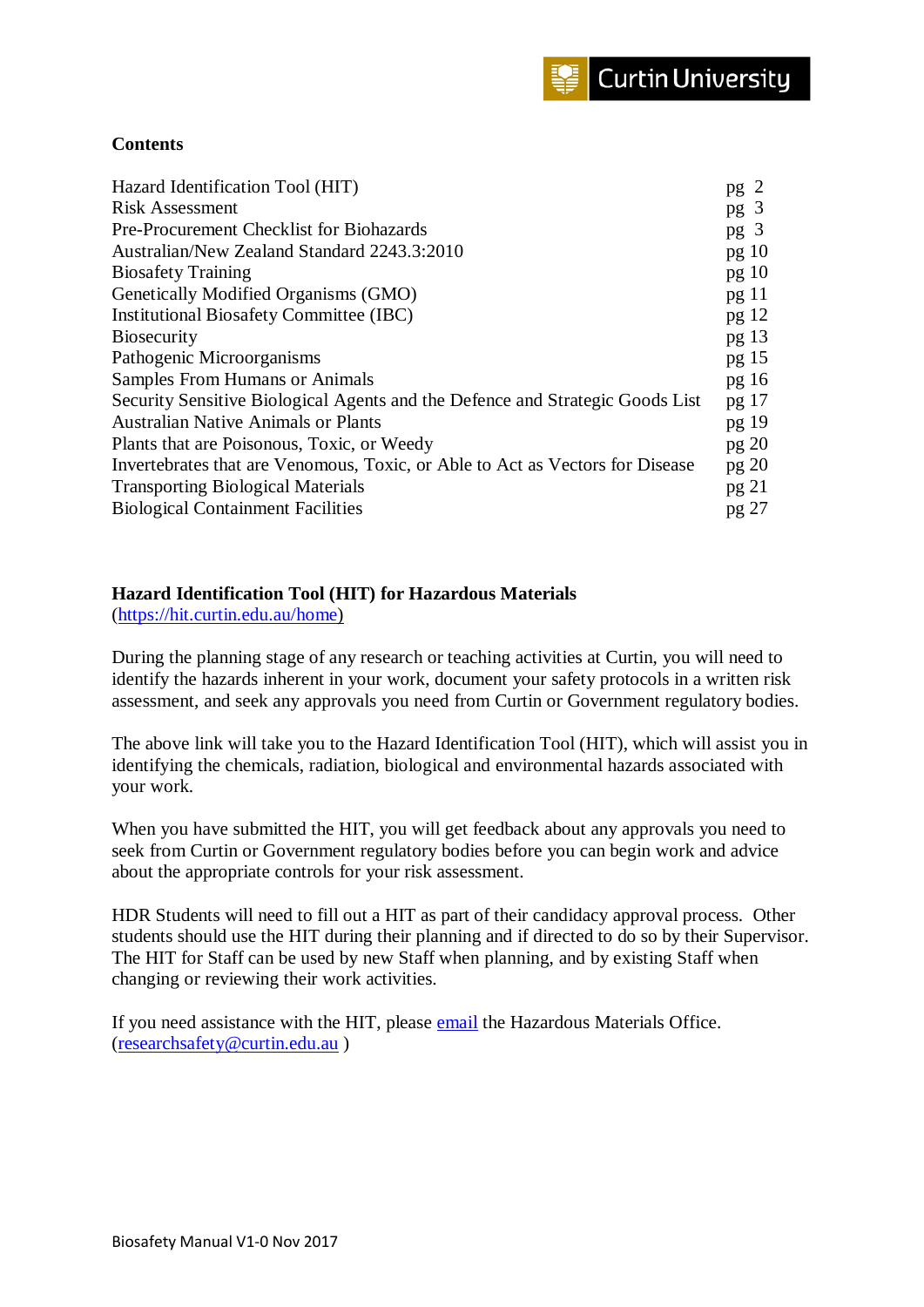## **Risk Assessment**

During the planning stage of any research or teaching activities at Curtin, you will need to assess the risks of the hazards inherent in your work and document the controls you will put in place to manage the hazards in a written risk assessment.

Please log into your Staff or Student portal and find the CHARM icon to access the risk assessment module.

For assistance with completing your risk assessment [email HSEM](mailto:HealthandSafety@curtin.edu.au) and one of their advisors will contact you.

## **Pre-Procurement Checklist for Biohazards**

Before you procure a new biological material, please check if there are any approvals you need to put in place by using the Pre-Procurement Checklist below.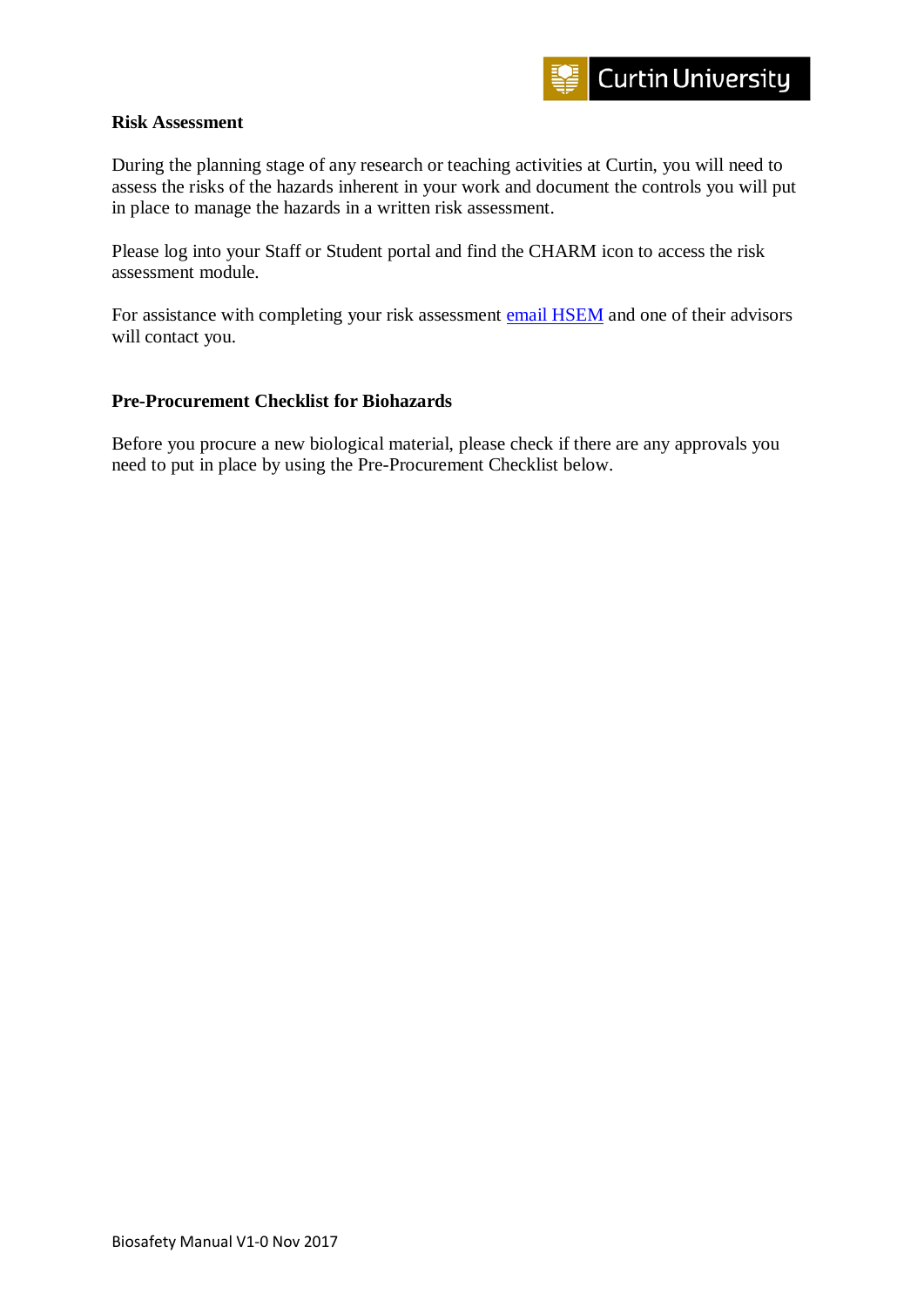

## **Pre-Procurement Checklist for Biohazards**

Please use this checklist before your initial procurement of a new biohazardous material.

Procurement of a biohazardous material includes: purchasing from a commercial or private provider, being gifted, sourcing through a collaboration, or collecting from the environment. Uses of the biohazardous material include both research and teaching activities, as well as promotional uses.

This checklist tells you about the State and Federal legislation that regulates the procurement and use of the biohazard that you want to procure, and outlines the required controls that you will need to fulfil in order to source and work with those materials. Where there is a regulatory requirement, such as an approval, that you will need to seek from within Curtin or from a government agency before you can procure the biohazard, you should apply for those approvals before you tell the supplier that you want the item.

Please remember that some biological materials should be assumed to harbour infectious agents even though you might not be the target of your research e.g. HIV and hepatitis viruses in blood and blood fractions, prions in nerve tissue, EB virus in tissue culture cells, phytoplasmas in plant cuttings and sap, arboviruses in insects etc.

For assistance regarding this checklist please contact Dr Bernadette Bradley, Curtin's Biosafety Advisor, on 9266 1383 or 0401 103 655 or at [bernadette.bradley@curtin.edu.au](mailto:bernadette.bradley@curtin.edu.au) . Alternatively, you can contact any member of Curtin's Institutional Biosafety Committee (IBC) directly for advice.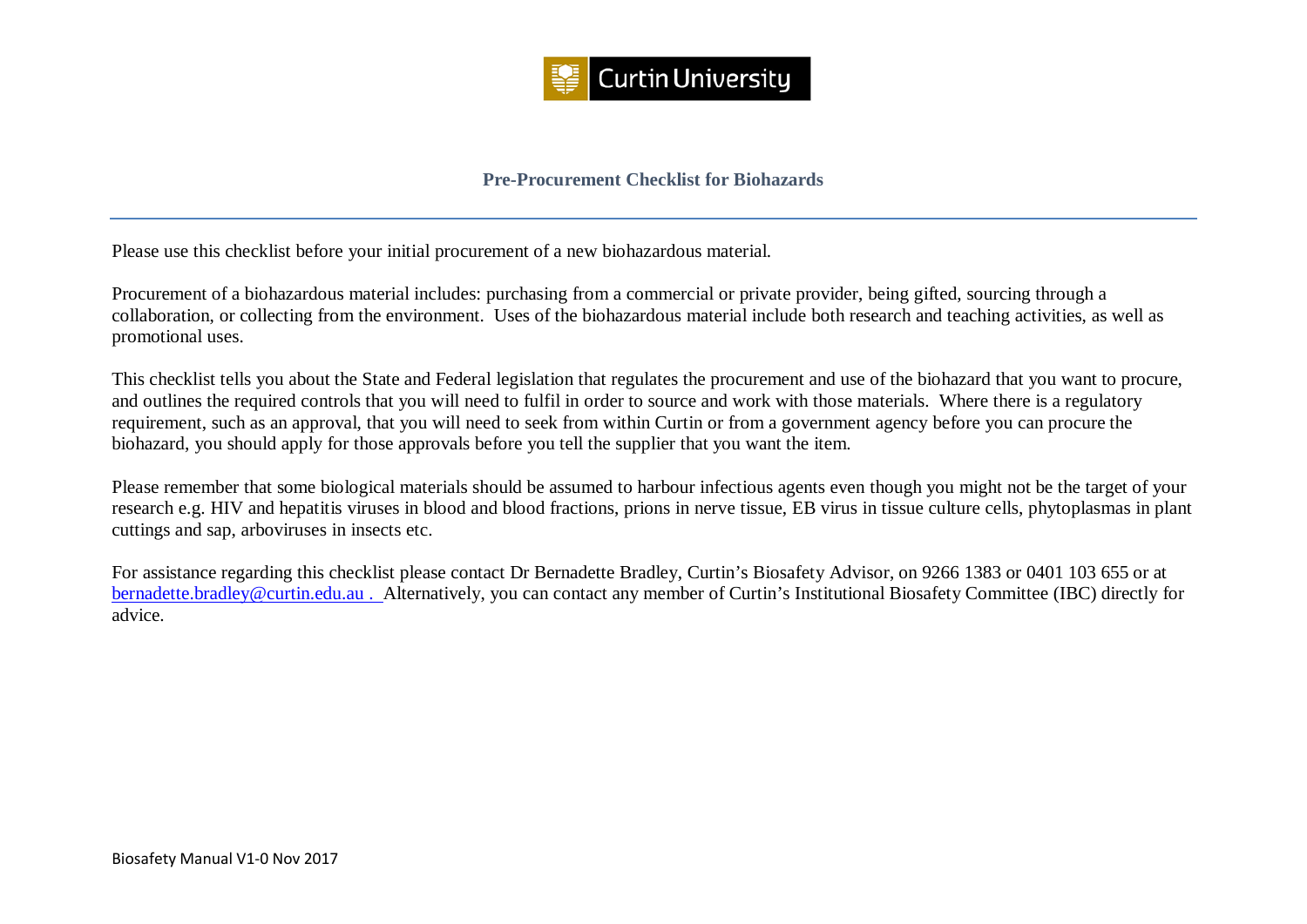

| <b>Biohazardous material</b>                                                                              | <b>Regulatory requirements in</b><br>addition to the Occupational                                                                                                                                                                                                                                                                                       | What you need to do before procurement                                                                                                                                                                                                                                                                                                                                                                                                                                                                                                                                                                                                                                                                                                                                                                                                                                                                                                                                                                                                                                                                                                                                                                                                                                                                                                                                                                                                                                                                                                            |
|-----------------------------------------------------------------------------------------------------------|---------------------------------------------------------------------------------------------------------------------------------------------------------------------------------------------------------------------------------------------------------------------------------------------------------------------------------------------------------|---------------------------------------------------------------------------------------------------------------------------------------------------------------------------------------------------------------------------------------------------------------------------------------------------------------------------------------------------------------------------------------------------------------------------------------------------------------------------------------------------------------------------------------------------------------------------------------------------------------------------------------------------------------------------------------------------------------------------------------------------------------------------------------------------------------------------------------------------------------------------------------------------------------------------------------------------------------------------------------------------------------------------------------------------------------------------------------------------------------------------------------------------------------------------------------------------------------------------------------------------------------------------------------------------------------------------------------------------------------------------------------------------------------------------------------------------------------------------------------------------------------------------------------------------|
|                                                                                                           | <b>Safety and Health Act</b>                                                                                                                                                                                                                                                                                                                            |                                                                                                                                                                                                                                                                                                                                                                                                                                                                                                                                                                                                                                                                                                                                                                                                                                                                                                                                                                                                                                                                                                                                                                                                                                                                                                                                                                                                                                                                                                                                                   |
| Animals                                                                                                   | WA Animal Welfare Act<br>$\bullet$<br>(2002)<br>Australian code of practice<br>$\bullet$<br>for the care and use of<br>animals for scientific<br>purposes (7th edition 2004)                                                                                                                                                                            | Apply for approval from Curtin's Animal Ethics Committee<br>http://research.curtin.edu.au/research-integrity-ethics/animal-research-ethics/.                                                                                                                                                                                                                                                                                                                                                                                                                                                                                                                                                                                                                                                                                                                                                                                                                                                                                                                                                                                                                                                                                                                                                                                                                                                                                                                                                                                                      |
| Samples taken from<br>humans or animals<br>(for example: blood,<br>sputum, tissue, urine,<br>faeces, etc) | National Health and Medical<br>$\bullet$<br>Research Council Act (1992)<br>The National Statement on<br>$\bullet$<br><b>Ethical Conduct in Human</b><br>Research (2007)<br>WA Animal Welfare Act<br>$\bullet$<br>(2002)<br>Australian code of practice<br>$\bullet$<br>for the care and use of<br>animals for scientific<br>purposes (7th edition 2004) | • Check if you need to apply for approval from Curtin's Human Research<br>Ethics Committee or Animal Ethics Committee<br>http://research.curtin.edu.au/research-integrity-ethics/human-research-<br>ethics/.<br>Handle the samples as at least Risk Group 2, within a Class II Biosafety<br>Cabinet inside a PC2 facility, unless they are known to contain<br>microorganisms from RG3/4. For information about how to handle the<br>samples, refer to AS/NZS2243.3:2010 (the Australian/New Zealand<br>Standard 2243.3:2010 can be accessed by searching the library databases<br>http://databases.library.curtin.edu.au/ for 'Standards Australia online<br>premium', and then searching the SAI Global database for '2243.3') and<br>http://www.safeworkaustralia.gov.au/sites/SWA/about/Publications/Docu<br>ments/263/NationalCodeOfPractice_Control_WorkRelatedExposure_Hepa<br>titis_HIVViruses_NOHSC2010-2003_PDF.pdf. If you are able to handle<br>your samples in this way then you do not need to seek IBC approval to do<br>this work. However, if you can't comply with these two documents for<br>any reason, or you are not sure, then please contact the Biosafety Advisor,<br>who will help you to seek IBC assessment and approval before you can<br>begin work.<br>Samples from humans can infect you with diseases that those people<br>$\bullet$<br>carried. Samples from animals can infect you with zoonotic diseases that<br>those animals carried. Please see the linked document about zoonoses for<br>more information |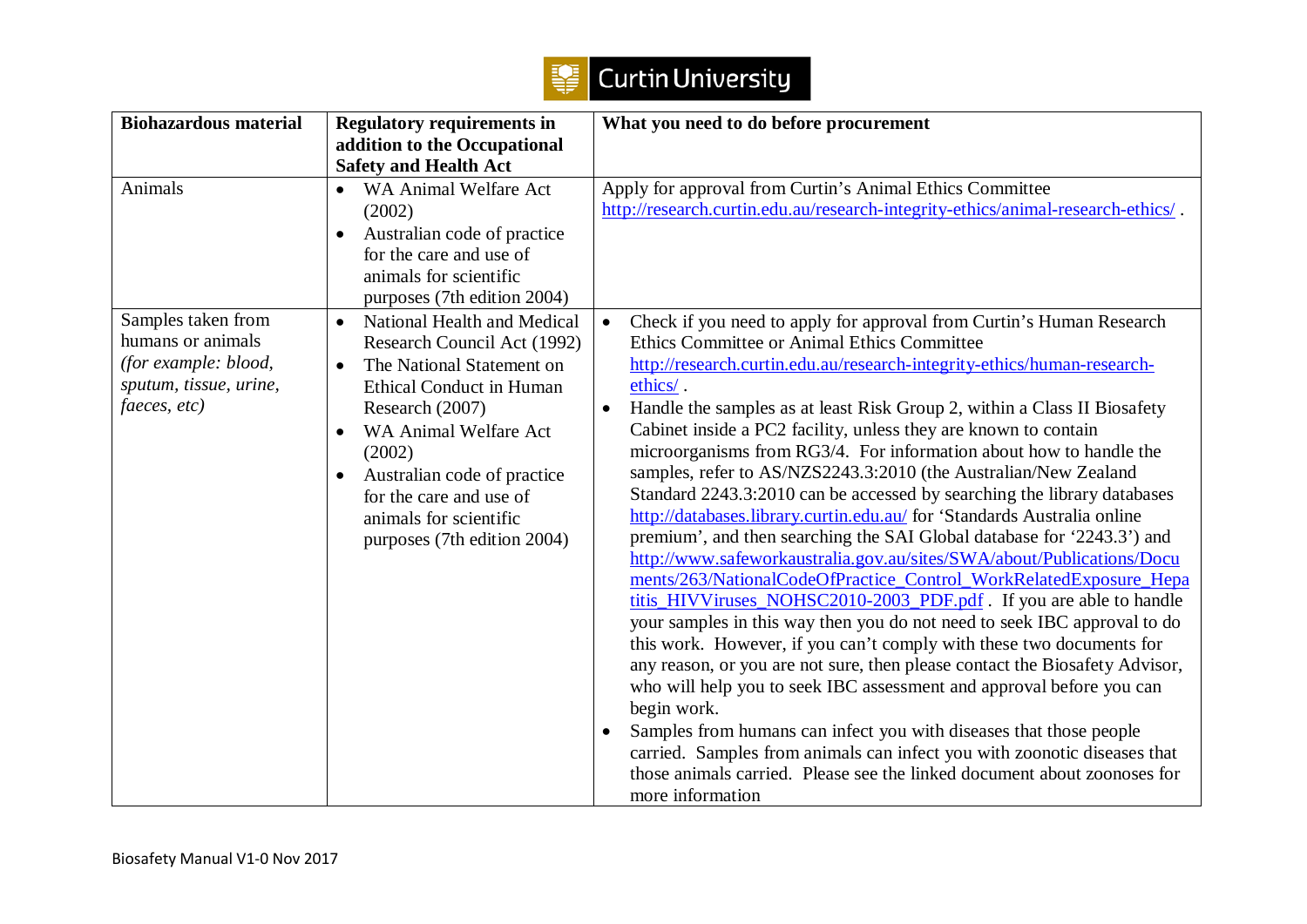| An Australian native<br>animal, or samples/parts<br>from an Australian native<br>animal<br>(for example: fish,<br>vertebrates, insects,<br>invertebrates, fur, skulls,                           | <b>Wildlife Conservation Act</b><br>$\bullet$<br>(1950)<br><b>Fish Resources Management</b><br>Act (1994) | http://www.dpi.nsw.gov.au/biosecurity/animal/humans/zoonoses-<br>transmission.<br>It is recommended that you get the appropriate immunisations listed in The<br>$\bullet$<br><b>Australian Immunisation Handbook 9th Edition 2008</b><br>http://www.immunise.health.gov.au/internet/immunise/publishing.nsf/Cont<br>ent/Handbook10-home. There may be other vaccinations available that<br>are relevant to the samples you are handling.<br>Consider the requirements for a fauna licence<br>http://www.dpaw.wa.gov.au/plants-and-animals/licences-and-permits/134-<br>fauna-forms or a fish/crustaceans licence<br>http://www.fish.wa.gov.au/Pages/Home.aspx. |
|--------------------------------------------------------------------------------------------------------------------------------------------------------------------------------------------------|-----------------------------------------------------------------------------------------------------------|----------------------------------------------------------------------------------------------------------------------------------------------------------------------------------------------------------------------------------------------------------------------------------------------------------------------------------------------------------------------------------------------------------------------------------------------------------------------------------------------------------------------------------------------------------------------------------------------------------------------------------------------------------------|
| feathers, carcasses,<br>bones, scats)                                                                                                                                                            |                                                                                                           |                                                                                                                                                                                                                                                                                                                                                                                                                                                                                                                                                                                                                                                                |
| Australian native plants,<br>or parts of an Australian<br>native plant<br>(for example: algae,<br>flowering plants, and non-<br>flowering plants, seeds,<br>flowers, leaves, branches,<br>roots) | <b>Wildlife Conservation Act</b><br>(1950)                                                                | Consider the requirements for a flora licence<br>http://www.dpaw.wa.gov.au/plants-and-animals/licences-and-permits/135-<br>flora-licences.                                                                                                                                                                                                                                                                                                                                                                                                                                                                                                                     |
| A poisonous/toxic plant                                                                                                                                                                          |                                                                                                           | Seek assessment of your handling methods from Curtin's Institutional<br><b>Biosafety Committee.</b>                                                                                                                                                                                                                                                                                                                                                                                                                                                                                                                                                            |
| A weedy plant listed on<br>the Department of<br><b>Agriculture and Food's</b><br><b>Declared Plants List?</b><br>(search for "Declared<br>Plants List" on the                                    |                                                                                                           | Plants on the Declared Plants List must be handled following the guidelines on<br>the List. You must not release a pest plant into the environment.                                                                                                                                                                                                                                                                                                                                                                                                                                                                                                            |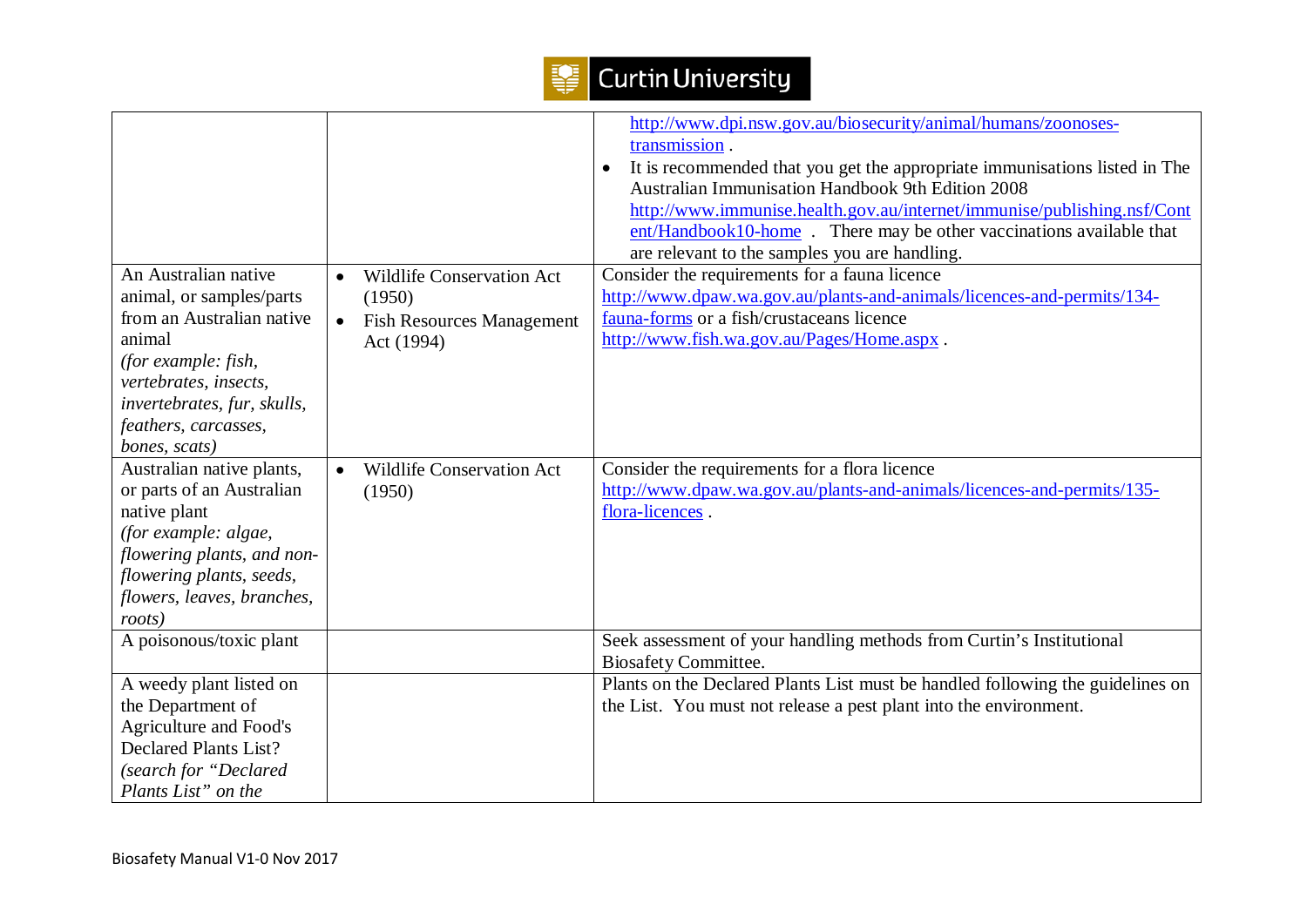

| DAFWA website                 |                                                                                 |
|-------------------------------|---------------------------------------------------------------------------------|
| http://www.agric.wa.gov.      |                                                                                 |
| $\frac{au}{ }$                |                                                                                 |
| Biting/stinging or            | Seek assessment of your handling methods from Curtin's Institutional            |
| venomous/toxic                | <b>Biosafety Committee.</b>                                                     |
| invertebrates                 |                                                                                 |
| (for example: bees, ants,     |                                                                                 |
| jellyfish, coral)             |                                                                                 |
| Insects that are able to act  | Please consult Section 3 of the AS/NZS2243.3:2010 (the Australian/New           |
| as vectors for human,         | Zealand Standard 2243.3:2010 can be accessed by searching the library           |
| animal and plant disease      | databases http://databases.library.curtin.edu.au/ for 'Standards Australia      |
| (for example: mosquitoes,     | online premium', and then searching the SAI Global database for '2243.3') to    |
| ticks, thrips)                | identify the Risk Group that those insects should be handled at, and handle     |
|                               | them using the appropriate Physical Containment level (Section 5 of the         |
|                               | AS/NZS2243.3:2010). If you are able to handle the insects at the same PC        |
|                               | level as their RG then you do not need to seek IBC approval to do this work.    |
|                               | However, if you can't comply with these two sections of the Standard for any    |
|                               | reason, or you are unsure, then you will need to contact the Biosafety Advisor, |
|                               | who will help you to seek IBC assessment of your handling methods, and          |
|                               | approval before you can begin work.                                             |
|                               |                                                                                 |
| Microorganisms in Risk        | All microorganisms in Risk Groups (RG) 2, 3 or 4 need to be handled at the      |
| Groups 2, 3 or 4              | appropriate corresponding Physical Containment (PC) level (e.g. PC2 for         |
| (to find the Risk Group of    | RG2). For information about how to handle the samples, refer to Sections 3-5    |
| your microorganism, refer     | of the AS/NZS2243.3:2010. If you can handle your microorganism at the           |
| to Section 3 of the           | same PC level as their RG then you don't need IBC approval. This includes       |
| <b>Australian/New Zealand</b> | handling the microorganism entirely within a Class II Biosafety Cabinet if it   |
| Standard 2243.3:2010. It      | can be infective via the respiratory route. However, if you need to use non-    |
| can be accessed by            | Standard methods, then please contact the Biosafety Advisor, who will help      |
| searching the library         | you to seek IBC assessment of your methods, and approval, before you can        |
| databases                     | begin work. A second control may be vaccination.                                |
| http://databases.library.c    |                                                                                 |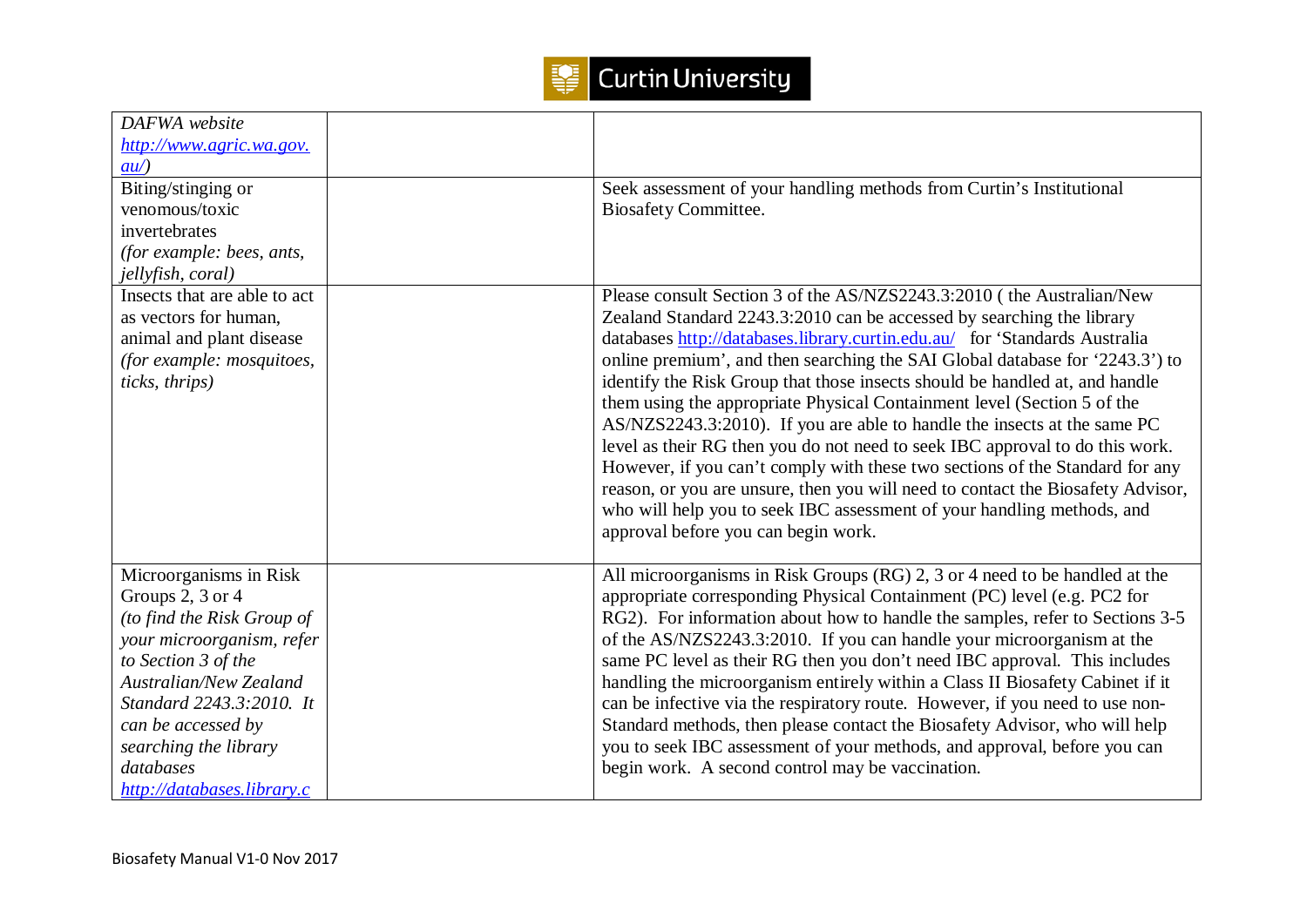

| urtin.edu.au/for<br>'Standards Australia |                                  |                                                                                |
|------------------------------------------|----------------------------------|--------------------------------------------------------------------------------|
| online premium', and then                |                                  |                                                                                |
| searching the SAI Global                 |                                  |                                                                                |
| database for '2243.3')                   |                                  |                                                                                |
| <b>Security Sensitive</b>                | National Health Security Act     | Contact the Biosafety Advisor bernadette.bradley@curtin.edu.au (0401103655     |
| <b>Biological Agents</b>                 | $(2007) - Part 3$                | or 92661383) and the Chair of Curtin's Institutional Biosafety Committee       |
| (SSBA)                                   |                                  | r.steuart@curtin.edu.au immediately.                                           |
|                                          |                                  |                                                                                |
| Abrin (reportable quantity               | Clostridium botulinum            | Ebolavirus, Classical swine fever virus, Foot-and-mouth disease virus,         |
| 5 mg), Yersinia pestis                   | (Botulism, toxin-producing       | Francisella tularensis (Tularaemia), Highly pathogenic influenza virus         |
| (Plague), Bacillus                       | strains), only), Botulinum toxin | infecting humans, Marburgvirus, Lumpy skin disease virus, Ricin (reportable    |
| anthracis                                | (non-therapeutic forms,          | quantity 5 mg), Peste-des-petits-ruminants virus, Rinderpest virus, Salmonella |
| (Anthraxvirulent strains),               | reportable quantity $0.5$ mg),   | Typhi (Typhoid), SARS coronavirus, Variola virus (Smallpox), Vibrio cholerae   |
| African swine fever virus,               | Capripoxvirus (Sheep pox virus   | (Cholera, serotypes O1 and O139, Yellow fever virus (non-vaccine strains)      |
|                                          | and Goat pox virus),             |                                                                                |
| Any environmental or                     | National Health Security Act     | Contact the Biosafety Advisor bernadette.bradley@curtin.edu.au (0401103655     |
| biological specimen                      | $(2007) - Part 3$                | or 92661383) and the Chair of Curtin's Institutional Biosafety Committee       |
| likely to contain an SSBA                |                                  | r.steuart@curtin.edu.au.                                                       |
| (see above) that you are                 |                                  |                                                                                |
| planning to culture                      |                                  |                                                                                |
| microorganisms from                      |                                  |                                                                                |
| (for example: from soil,                 |                                  |                                                                                |
| wastewater, manure,                      |                                  |                                                                                |
| animal carcasses, human<br>excreta)      |                                  |                                                                                |
| A genetically modified                   | Gene Technology Act (2000)       | Apply for approval from Curtin's Institutional Biosafety Committee by          |
| organism GMO                             |                                  | following the steps on this website http://research.curtin.edu.au/research-    |
| (GMOs include many                       |                                  | integrity-ethics/biosafety/genetically-modified-organisms/.                    |
| commercially available                   |                                  |                                                                                |
| and gifted: cell cultures,               |                                  |                                                                                |
| mouse models, clones,                    |                                  |                                                                                |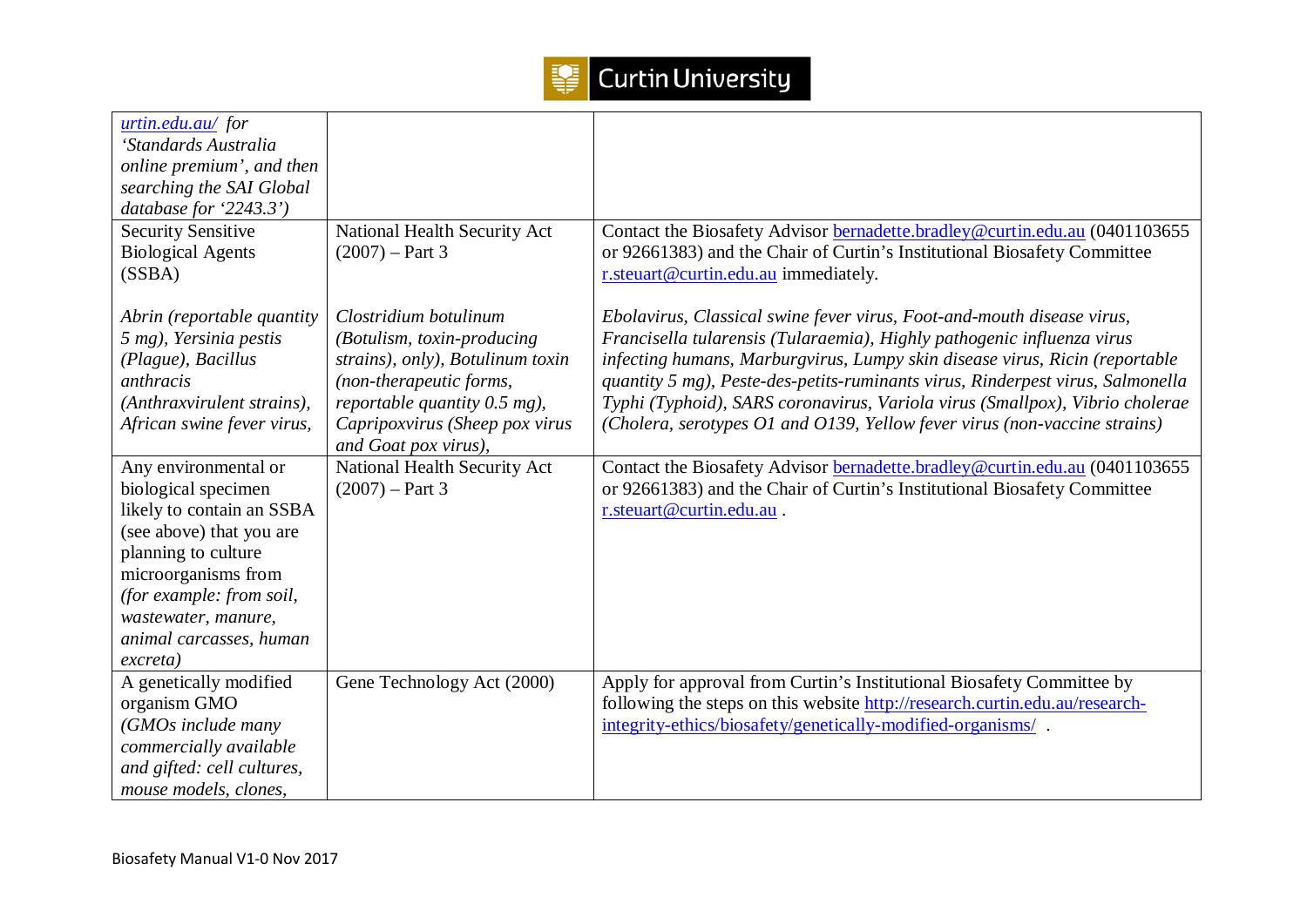

| microorganisms<br>containing constructed<br>plasmids, and viral<br>vectors.)                                  |                                                                                                               |                                                                                                                                                                                                                           |
|---------------------------------------------------------------------------------------------------------------|---------------------------------------------------------------------------------------------------------------|---------------------------------------------------------------------------------------------------------------------------------------------------------------------------------------------------------------------------|
| Biological material or<br>soil/sand/rocks imported<br>from overseas                                           | Quarantine Act 1908<br>(Commonwealth)<br><b>Biosecurity and Agriculture</b><br>Management Act 2007<br>(State) | The Biosafety Advisor bernadette.bradley@curtin.edu.au (0401103655 or<br>92661383) will help you to figure out if you need quarantine Import Permits<br>from either or both Federal and State Departments of Agriculture. |
| Biological material or<br>soil/sand/rocks<br>transported from the<br>Eastern States into<br>Western Australia | <b>Biosecurity and Agriculture</b><br>Management Act 2007 and<br><b>Regulations (State)</b>                   | The Biosafety Advisor bernadette.bradley@curtin.edu.au (0401103655 or<br>92661383) can help you to figure out if you need a quarantine Import<br>Approval from the State Department of Agriculture and Food.              |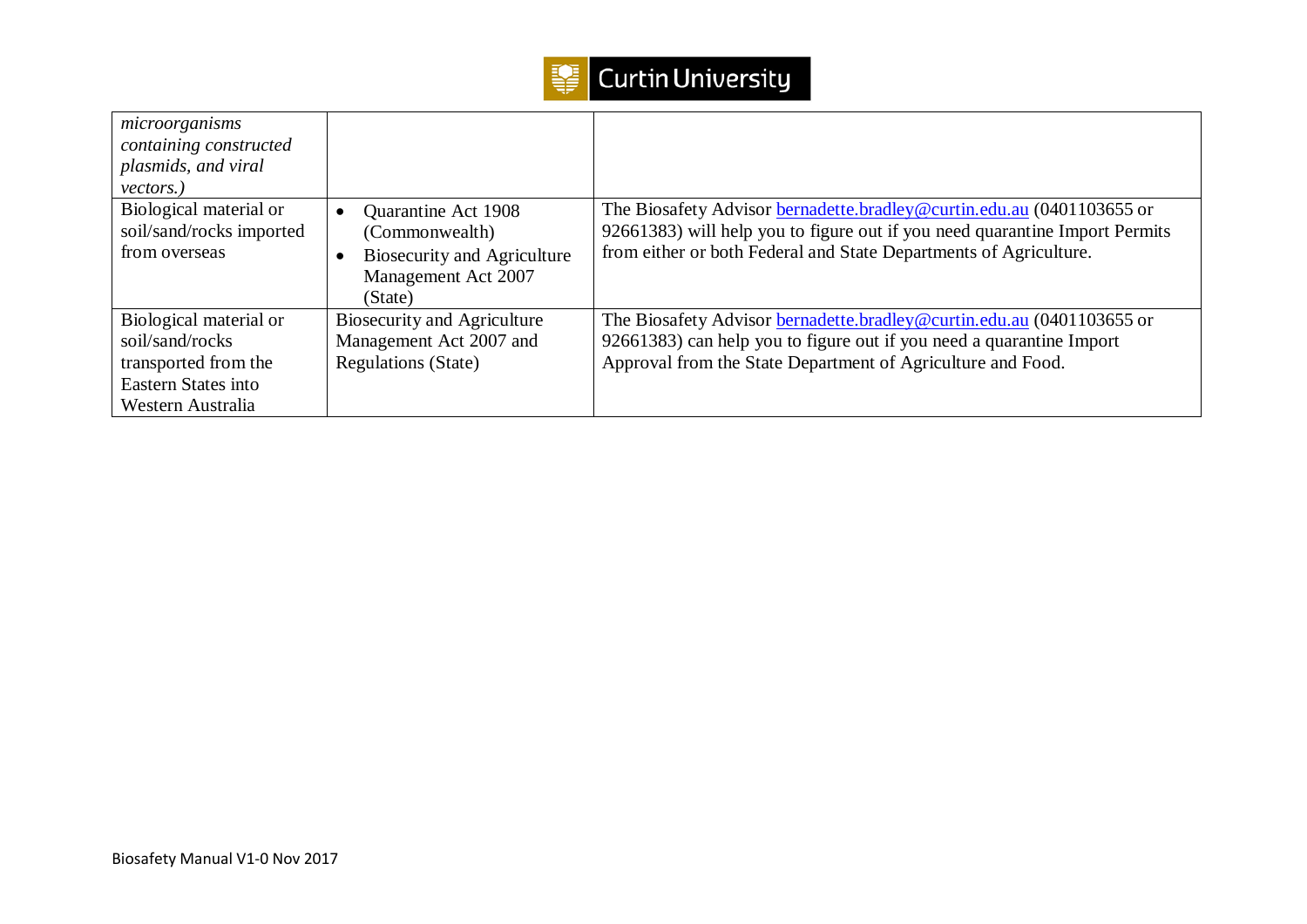## **Australian/New Zealand Standard 2243.3:2010 Safety in laboratories Part 3: Microbiological safety and containment.**

When you are looking for information about biosafety and microbiological lab safety, the "Australian/New Zealand Standard 2243.3:2010 Safety in laboratories Part 3: Microbiological safety and containment", is your first source of information.

It is the Standard that all of Australia is using to describe the management of biohazards of all kinds, all of Curtin's biosafety systems have been developed from this Standard, and you should always refer to it for guidance.

Curtin staff and students have access to the Standard through the Curtin Library online. Look in the [Library Databases](http://databases.library.curtin.edu.au/) (<http://databases.library.curtin.edu.au/> ), under 'S' for 'Standards Australia on-line premium'. This will lead you to SAI Global, which you can search for '2243.3:2010' to get the Standard.

Curtin has several licences to access SAI Global, but remember to log out when you have finished working, so that other users can access the database. If you can't get into the Standard, it may be because other users are using all Curtin's access licences. Wait a few minutes and try again. Your downloaded copy of the Standard will self-erase after a couple of days, and you will need to go back to SAI Global to get another copy each time you need it.

## **Biosafety training**

Aside from reading this Manual and reading the Australian Standard, if you want or need more biosafety training, please see below.

Working with Genetically Modified Organisms (GMOs) training course.

If you work with Genetically Modified Organisms (GMOs), or within a research facility Certified by the Office of the Gene Technology Regulator (OGTR), then you need to complete the compulsory Gene Technology Training. This training is given every second month by the IBC Chair, [Dr Rob Steuart.](http://oasisapps.curtin.edu.au/staff/profile/view/R.Steuart) The date and time will be advertised by Facility Managers and School Managers in the biosciences areas, so keep your eyes open for that email announcement. Alternatively, get a group together and request a special session, which will be given by the IBC Chair or the Biosafety Advisor [Dr Bernadette Bradley.](mailto:bernadette.bradley@curtin.edu.au)

## Purchase the Department of Agriculture online quarantine training course.

[Approved Arrangement](http://www.aitgb.com.au/) Accredited Person (<http://www.aitgb.com.au/> ) training is available online from the Department of Agriculture. The training is mandatory for the Responsible Persons who manage Approved Arrangement quarantine facilities, and for holders of Import Permits. The course costs \$88 and requires credit card payment.

## Non-Curtin sources of biosafety training.

There are various free training courses available online from non-Curtin sources, including The American Biological Safety Association the has four videos about [Animal Biosafety](http://www.absa.org/resanimal.html) [\(https://absa.org/absl/](https://absa.org/absl/) ) and the Victorian Infectious Diseases Reference Laboratory has a video about working safely in a [Class II Biological Safety Cabinet](http://www.vidrl.org.au/resources/working-safely-in-a-class-ii-biological-safety-cabinet/) [\(http://www.vidrl.org.au/resources/working-safely-in-a-class-ii-biological-safety-cabinet/](http://www.vidrl.org.au/resources/working-safely-in-a-class-ii-biological-safety-cabinet/) ).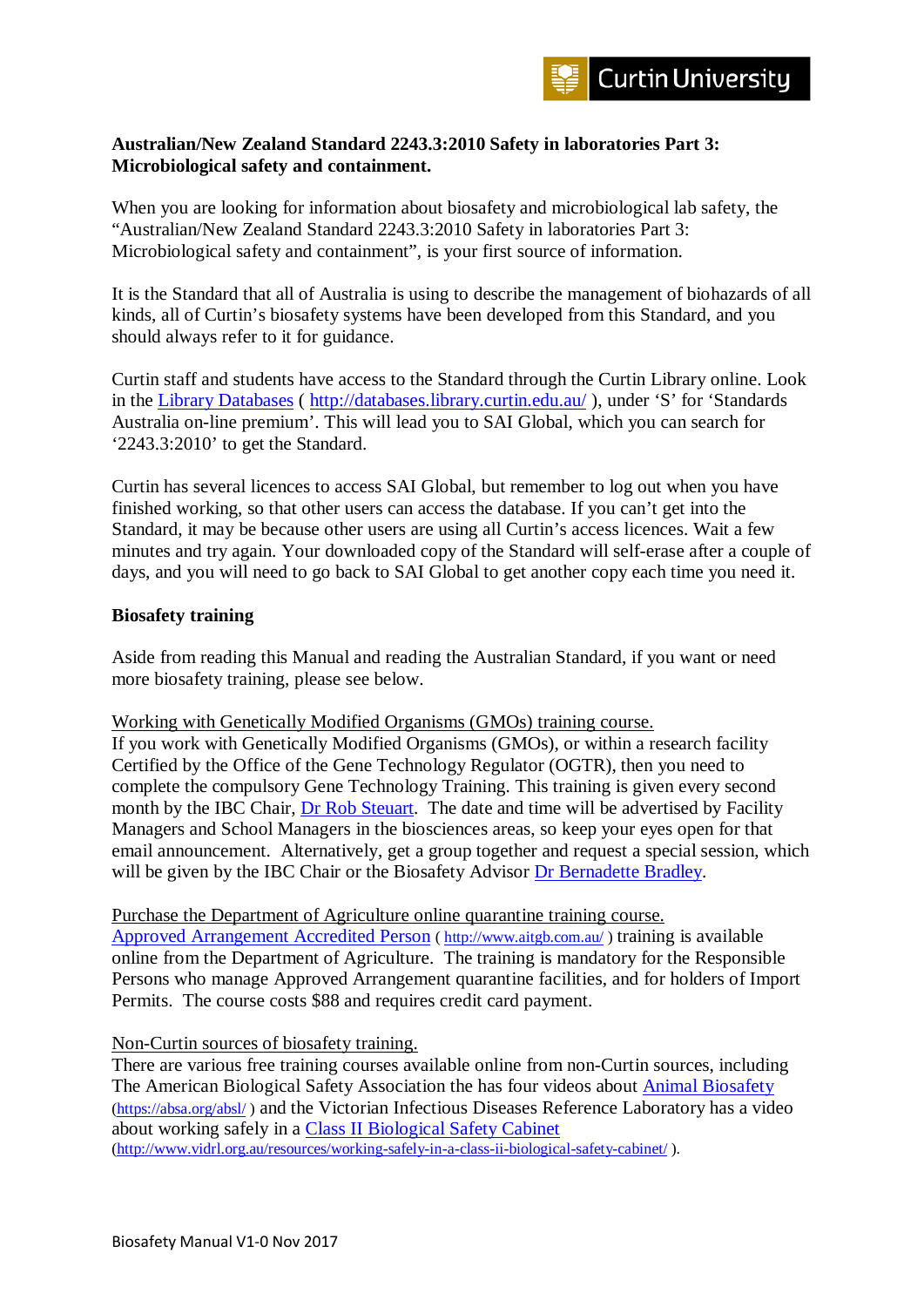## **Genetically modified organisms**

Prior to beginning your research or teaching work using Genetically Modified Organisms (GMOs), you must tell the Institutional Biosafety Committee (IBC) what you plan to do and get the appropriate written approvals.

Log into the InfoEd program [\(https://infoed.curtin.edu.au](https://infoed.curtin.edu.au/) ) to apply to the IBC.

There are four classes of GM Dealing and, if you are interested, you can learn about them here:

## Exempt Dealings (EDs)

Exempt Dealings (EDs) pose the lowest level of risk. Curtin is therefore exempt from having to notify the OGTR that EDs are being done (like for an NLRD), or from seeking a Licence from the OGTR (like for a DNIR or DIR). EDs must be contained within a research or teaching facility, and must not involve the release of the organism into the environment. To check if your work is an ED, read [What Dealings with GMO's are Classified as Exempt](http://www.ogtr.gov.au/internet/ogtr/publishing.nsf/Content/regsamend2011-3/$FILE/exemptdealings-1sept2011.pdf)  [Dealings.](http://www.ogtr.gov.au/internet/ogtr/publishing.nsf/Content/regsamend2011-3/$FILE/exemptdealings-1sept2011.pdf) Some immortalised cell cultures have been genetically modified, please always check if an Exempt Dealing is required. You can do an ED in any lab. Getting IBC approval to perform an ED should only take a few days.

## Notifiable Low Risk Dealings (NLRDs)

Notifiable Low Risk Dealings (NLRDs) pose a low level of risk. Curtin must notify the OGTR about each NLRD that is being done. NLRDs must be contained within an OGTR-Certified research facility, and must not involve the release of the organism into the environment. To check if your work is an NLRD, read [Types of Dealings with GMOs](http://www.ogtr.gov.au/internet/ogtr/publishing.nsf/Content/nlrdeal-3/$FILE/NLRDs1Sept2011excerpt.pdf)  [classified as Notifiable Low Risk Dealings \(NLRDs\).](http://www.ogtr.gov.au/internet/ogtr/publishing.nsf/Content/nlrdeal-3/$FILE/NLRDs1Sept2011excerpt.pdf) You can only do NLRDs in OGTR – Certified Facilities (orange door sticker). Getting IBC Approval to perform an NLRD should take about three weeks, but may take up to two months.

## Dealings Not involving an Intentional Release (DNIRs)

Dealings Not involving an Intentional Release (DNIRs) pose a higher level of risk. This class includes all dealings that are not EDs or NLRDs, and which do not involve an intentional release of the organism into the environment. DNIRs must be Licenced to Curtin University by the OGTR. To check if your work is a DNIR, read [What are Dealings NOT involving an](http://www.ogtr.gov.au/internet/ogtr/publishing.nsf/Content/dnirclass-2)  [Intentional Release \(DNIR\) of a GMO into the environment?](http://www.ogtr.gov.au/internet/ogtr/publishing.nsf/Content/dnirclass-2)

If you want to perform a DNIR then please contact your [Biosafety Advisor,](mailto:bernadette.bradley@curtin.edu.au) who will help you through the application process. You must first apply to the IBC for permission, and gain the IBC's Approval. The IBC will then apply to the OGTR for permission, and gain the OGTR's Licence to do the dealing. You cannot commence your work until you receive a Licence, and this can take up to six months, so apply early to avoid delays. For more information see dealings not involving release on the OGTR website.

## Dealings involving an Intentional Release (DIRs)

Dealings involving an Intentional Release (DIRs) pose a higher level of risk. This class includes all dealings involving the release of the organism into the environment, usually field trials of plants. DIRs must be Licenced to Curtin University by the OGTR. To check if your work is a DIR, read [What are Dealings involving an Intentional Release \(DIR\) of a GMO into](http://www.ogtr.gov.au/internet/ogtr/publishing.nsf/Content/dirclass-2)  [the environment?](http://www.ogtr.gov.au/internet/ogtr/publishing.nsf/Content/dirclass-2)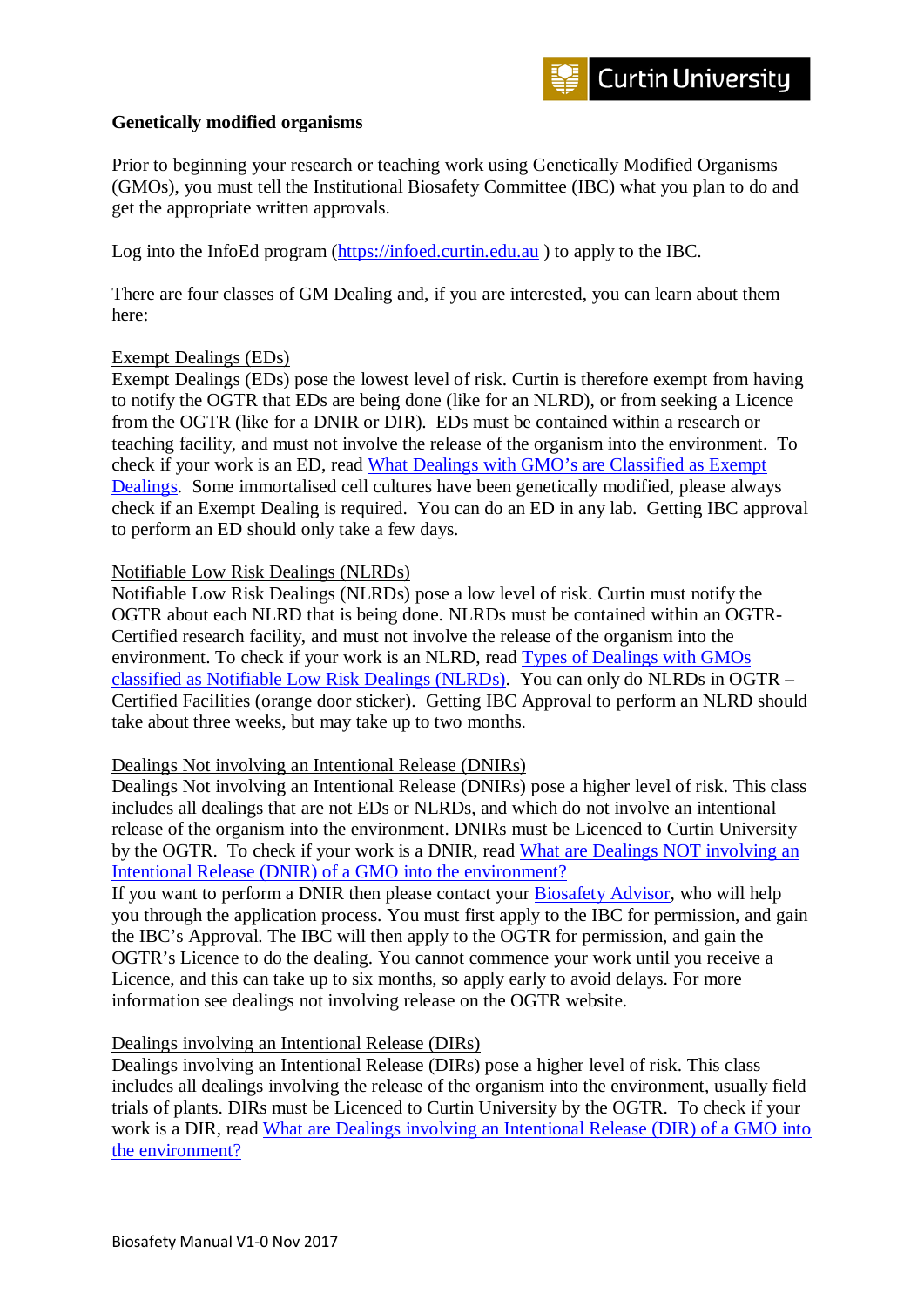If you want to perform a DIR then please contact your [Biosafety Advisor,](mailto:bernadette.bradley@curtin.edu.au) who will help you through the application process. You must first apply to the IBC for permission, and gain the IBC's Approval. The IBC will then apply to the OGTR for permission, and gain the OGTR's Licence to do the dealing. You cannot commence your work until you receive a Licence, and this can take between 9 and 14 months, so apply early to avoid delays.

Legislation governing the use of GMOs in Australia - the Gene Technology Act 2000. The [Gene Technology Act 2000 and Regulations 2001](http://www.ogtr.gov.au/internet/ogtr/publishing.nsf/Content/legislation-2)

[\(http://www.ogtr.gov.au/internet/ogtr/publishing.nsf/Content/legislation-2](http://www.ogtr.gov.au/internet/ogtr/publishing.nsf/Content/legislation-2) ) describe a national scheme for the regulation of GMOs in Australia. The legislation aims to make GM techniques safe for researchers, the public and the environment. However, the safety of recombinant DNA work ultimately depends on the individuals conducting it.

The object of this Act is to protect the health and safety of people and to protect the environment, by identifying risks posed by or as a result of gene technology, and by managing those risks through regulating certain dealings with GMOs.

The purpose of the Act is to ensure that all work with GMOs within Australia is carried out in such a way that threats to human health and the environment are minimised. The [Office of the Gene Technology Regulator \(OGTR\)](http://www.ogtr.gov.au/internet/ogtr/publishing.nsf/Content/home-1)

[\(http://www.ogtr.gov.au/internet/ogtr/publishing.nsf/Content/home-1](http://www.ogtr.gov.au/internet/ogtr/publishing.nsf/Content/home-1) ) is the administrative body under the Act. The OGTR has awarded Curtin University status as an [Accredited Organisation](http://www.ogtr.gov.au/internet/ogtr/publishing.nsf/Content/accredorg-1#wa) [\(http://www.ogtr.gov.au/internet/ogtr/publishing.nsf/Content/accredorg-1#wa](http://www.ogtr.gov.au/internet/ogtr/publishing.nsf/Content/accredorg-1#wa) ), enabling us to perform gene technology [Dealings](http://www.ogtr.gov.au/internet/ogtr/publishing.nsf/Content/dir126lic-toc%7Edir126lic-gtreg) [\(http://www.ogtr.gov.au/internet/ogtr/publishing.nsf/Content/dir126lic](http://www.ogtr.gov.au/internet/ogtr/publishing.nsf/Content/dir126lic-toc%7Edir126lic-gtreg)[toc~dir126lic-gtreg](http://www.ogtr.gov.au/internet/ogtr/publishing.nsf/Content/dir126lic-toc%7Edir126lic-gtreg) ), and maintain several [OGTR-Certified](http://www.ogtr.gov.au/internet/ogtr/publishing.nsf/Content/certifications-1)

[\(http://www.ogtr.gov.au/internet/ogtr/publishing.nsf/Content/certifications-1](http://www.ogtr.gov.au/internet/ogtr/publishing.nsf/Content/certifications-1) ) research facilities.

The OGTR empowers the Curtin University Institutional Biosafety Committee (IBC) to assess and monitor the GM Dealings done at Curtin, and therefore you will need approval from the IBC before you can do any GM Dealing at Curtin.

Working with GMOs training course.

If you work with Genetically Modified Organisms (GMOs), or within a research facility Certified by the Office of the Gene Technology Regulator (OGTR), then you need to complete the compulsory Gene Technology Training. This is held every second month through the year and is presented by the IBC Chair. The date and time will be advertised by Facility Managers and School Managers in the biosciences areas, so keep your eyes open for the email announcement. Alternatively, get a group together and request a special session, which will be given by the Biosafety Advisor.

## **Institutional Biosafety Committee**

Curtin's Institutional Biosafety Committee (IBC) oversees all the research and teaching at Curtin involving the use of genetically modified organisms (GMOs), quarantined biological materials, infectious microorganisms, and other biohazardous materials.

The Members of the IBC are appointed to reflect the requirements, in the Gene Technology Act and Regulations, for an organisation to be advised by people who have expertise related to working safely with a hazard.

- [Associate Professor David Groth,](http://oasisapps.curtin.edu.au/staff/profile/view/D.Groth) is an Associate Professor in the School of Biomedical Sciences.
- [Dr Josh Ramsay](http://oasisapps.curtin.edu.au/staff/profile/view/Josh.Ramsay) is a Lecturer in the School of Biomedical Sciences.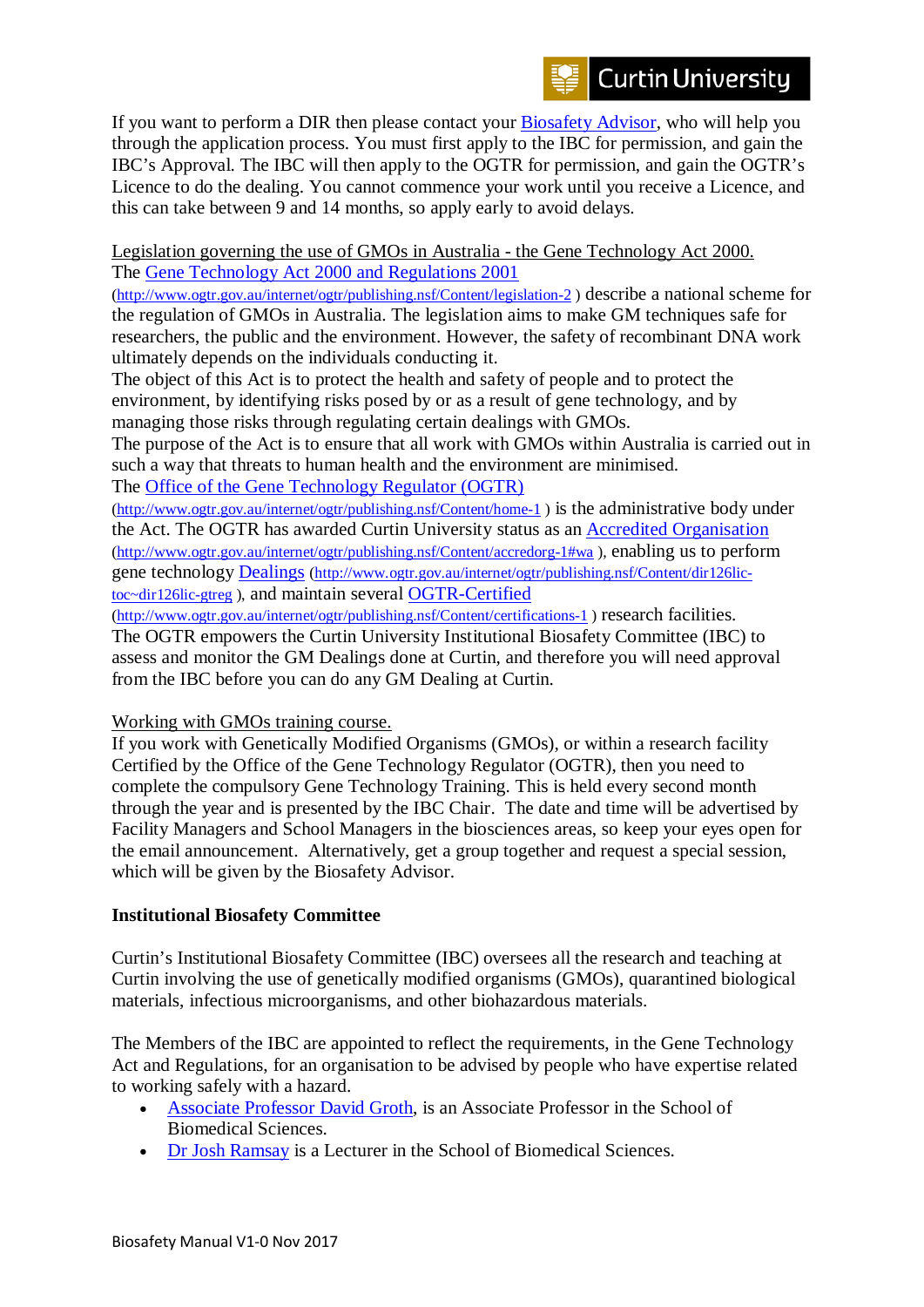- Dr [Matthew Denton-Giles i](http://oasisapps.curtin.edu.au/staff/profile/view/Matthew.Denton-Giles)s a Research Fellow in the Centre for Crop Disease Management.
- [Dr Rob Steuart,](http://oasisapps.curtin.edu.au/staff/profile/view/R.Steuart) Research Facility Manager in the School of Biomedical Sciences, is the Chair of the IBC.
- [Dr Beng Chua](http://oasisapps.curtin.edu.au/staff/profile/view/B.Chua) is the Manager of the Animal Facility.
- [Dr Peta Tilbrook](http://oasisapps.curtin.edu.au/staff/profile/view/Peta.Tilbrook) is the Manager of Technical Services for the Department of Environment and Agriculture.
- [Mr Frank Collins](http://oasisapps.curtin.edu.au/staff/profile/view/F.Collins) is the Manager of Mechanical Engineering in Properties Facility Management.
- Mr Gavin Waugh, the Director of [Safety in Workplaces Australia \(SIWA\),](http://www.siwa.org.au/) is the independent member.
- [Prof Mark Gibberd](http://oasisapps.curtin.edu.au/staff/profile/view/M.Gibberd) is the Director of the Centre for Crop Disease Management.
- [Prof John Mamo](http://oasisapps.curtin.edu.au/staff/profile/view/J.Mamo) is the Director of the Curtin Health Innovation Research Institute.
- [Dr Bernadette Bradley,](http://oasisapps.curtin.edu.au/staff/profile/view/Bernadette.Bradley) Biosafety Advisor in the Office of Research and Development, is the Executive Officer and Secretary of the IBC.

Curtin University's Institutional Biosafety Committee (IBC) is a committee required by, and described in, federal legislation regulating the use of genetically modified organisms (GMOs) in Australia.

The IBC's scope is to advise on the development and implementation of safe working conditions and procedures, in situations which involve staff and students handling potentially hazardous micro-organisms, cells and products, and the use of genetically modified organisms.

The IBC reports to the following University Committees: the Hazardous Materials Governance Committee (HMGC), the University Health and Safety Committee (UHSC), the Faculty of Science and Engineering Health and Safety Committee, and the Health Sciences Health and Safety Committee.

## **Biosecurity**

Biosecurity (quarantine) is a critical part of the government's efforts to prevent, respond to and recover from pests and diseases that threaten the economy and environment. If you want to import biological materials or soil/sand/rock from overseas or interstate, they will be subject to quarantine regulation.

How to import biological materials or soil/sand/rock into Curtin.

There are two levels of quarantine that apply to Western Australia:

- [State quarantine](https://www.agric.wa.gov.au/biosecurity-quarantine/quarantine) (https://www.agric.wa.gov.au/biosecurity-quarantine/quarantine ) between WA and the Eastern States of Australia
- [Federal quarantine](http://www.agriculture.gov.au/biosecurity) [\(http://www.agriculture.gov.au/biosecurity\)](http://www.agriculture.gov.au/biosecurity) between Australia and overseas

You might need import permits from both Federal and State quarantine, or you might just a need Federal quarantine import permit, or you might not need any permits at all.

Follow the steps below to figure out which kinds of permit(s) you need to apply for, and please contact the **Biosafety Advisor** for assistance.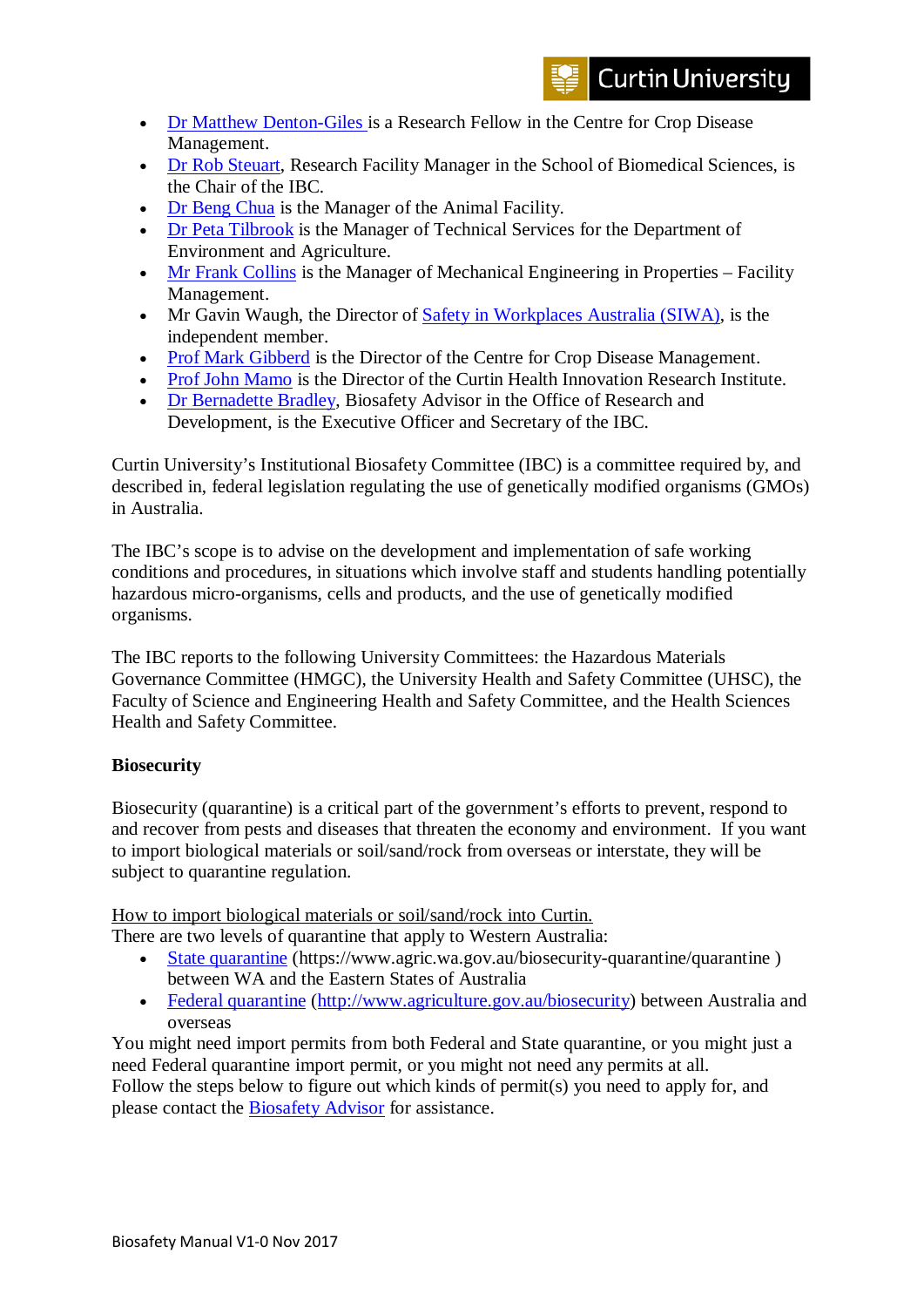To import from overseas:

Step 1. Search the Department of Agriculture **BICON** 

[\(https://bicon.agriculture.gov.au/BiconWeb4.0\)](https://bicon.agriculture.gov.au/BiconWeb4.0) database for Federal quarantine import requirements. Step 2. Read the import conditions for your commodity to figure out if you need to apply for an Import Permit. If you don't require an Import Permit then just follow the import conditions.

Step 3. If you do require an Import Permit then you must register (top right) to join the existing Curtin multiple user account. The Organisation Name is "Curtin University" and the Account Administrator's Email is "bernadette.bradley@curtin.edu.au" .

Step 4. Once you have been confirmed as a user, you can apply for an Import Permit – you will need a credit card. Sometimes you may need to bring the materials into a Quarantine Approved Premises  $(QAP)$  – ask your lab manager and/or the **Biosafety Advisor** for assistance to either get access to a QAP or to get the approval for your own lab.

## Western Australian quarantine:

Step 5. Search the [WA Organisms List](https://www.agric.wa.gov.au/organisms) (<https://www.agric.wa.gov.au/organisms> )to find the legal status of the organism you want to import. If it is Listed then you can see any control requirements required. If it is unlisted or requires a permit then you will need to apply for an Import Permit.

Step 6. Check the [Import Requirements](https://www.agric.wa.gov.au/iaquarantine/) (<https://www.agric.wa.gov.au/iaquarantine/> ) associated with the organism. Fulfil all the listed requirements.

Note: If you want more information, you can try phoning Quarantine WA on (08) 9334 1800. Remember Curtin's Biosafety Advisor may also be able to assist you.

#### Legislation governing the use of quarantined materials in Australia - the Biosecurity Act 2015

There are several Federal and State Acts of law that cover quarantine, and it is illegal to import any biological material without adhering to all the Guidelines and Regulations associated with those Acts.

The key legislation is the:

- [Biosecurity Act 2015](https://www.comlaw.gov.au/Search/biosecurity%20act) (https://www.legislation.gov.au/Search/biosecurity%20act) that recently replaced the [Quarantine Act 1908](https://www.comlaw.gov.au/Series/C1908A00003)
- [Biosecurity and Agriculture Management Act 2007](http://www.slp.wa.gov.au/legislation/statutes.nsf/main_mrtitle_2735_homepage.html) (State) [\(https://www.slp.wa.gov.au/legislation/statutes.nsf/main\\_mrtitle\\_2735\\_homepage.html](https://www.slp.wa.gov.au/legislation/statutes.nsf/main_mrtitle_2735_homepage.html) ) and [Regulations](http://www.slp.wa.gov.au/legislation/statutes.nsf/main_mrtitle_13043_homepage.html) (2013) [\(https://www.slp.wa.gov.au/legislation/statutes.nsf/main\\_mrtitle\\_13043\\_homepage.html](https://www.slp.wa.gov.au/legislation/statutes.nsf/main_mrtitle_13043_homepage.html) )

These Acts are administered by the:

- [Department of Agriculture](http://www.agriculture.gov.au/biosecurity) (Commonwealth) [\(http://www.agriculture.gov.au/biosecurity](http://www.agriculture.gov.au/biosecurity))
- [Department of Agriculture and Food](https://www.agric.wa.gov.au/biosecurity-quarantine/quarantine) (State) [\(https://www.agric.wa.gov.au/biosecurity](https://www.agric.wa.gov.au/biosecurity-quarantine/quarantine)[quarantine/quarantine](https://www.agric.wa.gov.au/biosecurity-quarantine/quarantine) )

Biosecurity is a critical part of the government's efforts to prevent, respond to and recover from pests and diseases that threaten the economy and environment. The department works to ensure continued market access for our products and to maintain our high standards for emergency response.

Australia's biosecurity system protects our unique environment and agricultural sector and supports our reputation as a safe and reliable trading nation. This has significant economic, environmental and community benefits for all Australians.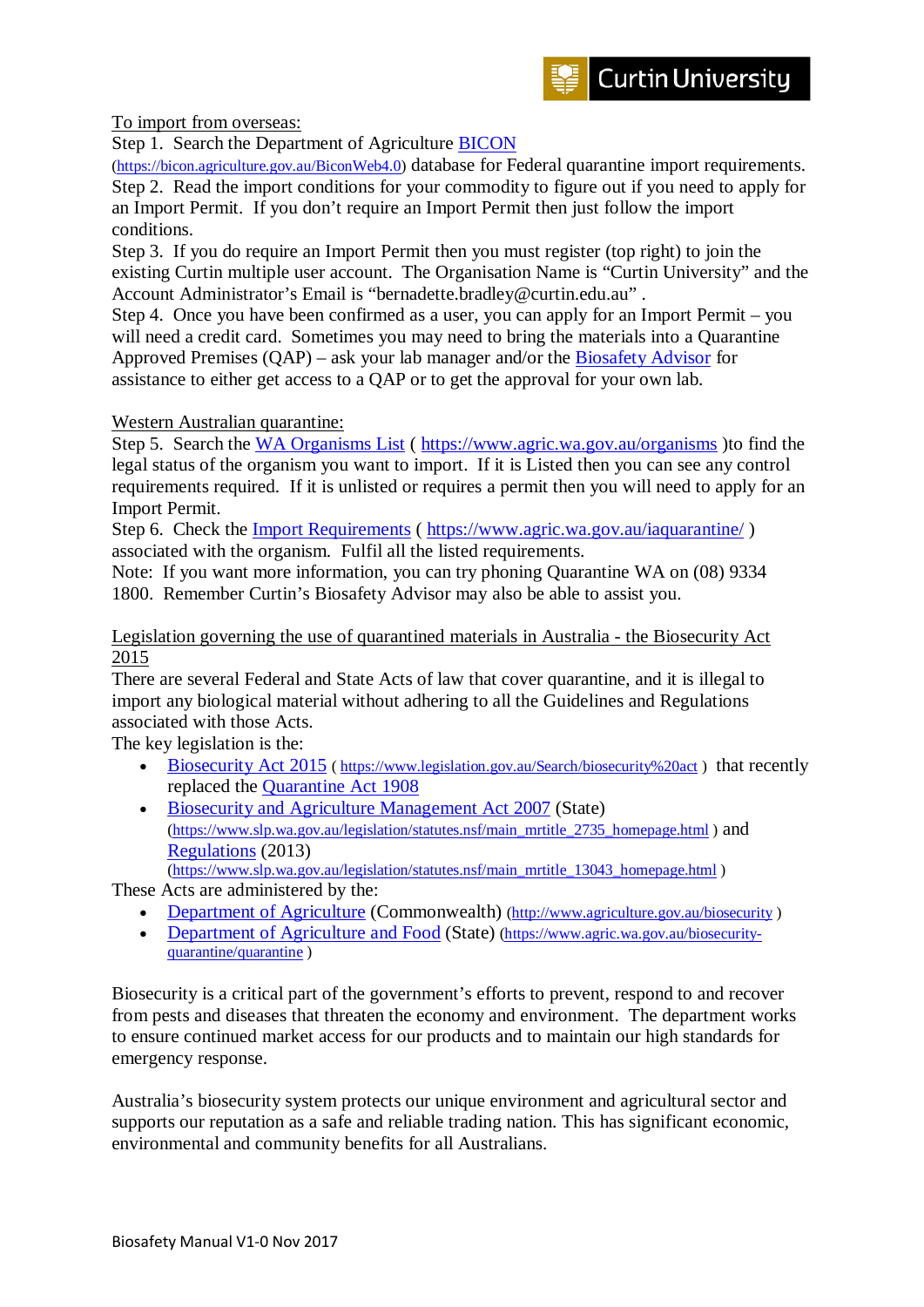Purchase the Approved Arrangements Accredited Person online training course from the Department of Agriculture.

[Approved Arrangements Accredited Person \( http://www.aitgb.com.au/](http://www.aitgb.com.au/) ) training is available online from the Department of Agriculture. The training is mandatory for the Responsible Persons who manage Approved Arrangements quarantine facilities, and for holders of Import Permits. The course costs approximately \$88 and requires credit card payment.

## **Pathogenic microorganisms**

Some of our people study pathogenic or infectious microorganisms, trying to find cures for diseases of people, animals and plants.

All microorganisms in Risk Groups (RG) 2, 3 or 4 need to be handled at the appropriate corresponding Physical Containment (PC) level (eg. PC2 for RG2).

For information about how to handle the samples, refer to Sections 3-5 of the Australian/New Zealand Standard 2243.3:2010. The A/NZS2243.3:2010 can be accessed by searching the [library databases](http://databases.library.curtin.edu.au/) for 'Standards Australia online premium', and then searching the SAI Global database for '2243.3'.

If you can handle your microorganism at the same PC level as their RG then you don't need Institutional Biosafety Committee (IBC) approval. This includes handling the microorganism entirely within a Class II Biosafety Cabinet if it can be infective via the respiratory route. However, if you need to use non-Standard methods, then please contact the **Biosafety** [Advisor,](http://oasisapps.curtin.edu.au/staff/profile/view/Bernadette.Bradley) who will help you to seek IBC assessment of your methods, and approval, before you can begin work.

Some animal pathogens are zoonotic and can infect you. Please see the linked document about zoonoses for more information [http://www.dpi.nsw.gov.au/biosecurity/animal/humans/zoonoses](http://www.dpi.nsw.gov.au/biosecurity/animal/humans/zoonoses-transmission)[transmission](http://www.dpi.nsw.gov.au/biosecurity/animal/humans/zoonoses-transmission) .

It is recommended that you get the appropriate immunisations listed in [The Australian](http://www.immunise.health.gov.au/internet/immunise/publishing.nsf/Content/Handbook10-home)  [Immunisation Handbook 10th Edition 2015](http://www.immunise.health.gov.au/internet/immunise/publishing.nsf/Content/Handbook10-home) 

[\(http://www.immunise.health.gov.au/internet/immunise/publishing.nsf/Content/Handbook10-home](http://www.immunise.health.gov.au/internet/immunise/publishing.nsf/Content/Handbook10-home) ). There may be other vaccinations available that are relevant to the samples you are handling.

If you are planning to do this work at a non-Curtin site, you still must handle your microorganisms safely, to the standard described above.

If you need to transport your microorganisms, you must transport them following the Guidelines for Transporting Biohazards.

For your Risk Assessment, the hazard is infection with disease. The first control is handling the sample under the appropriate Physical Containment conditions or using methods approved by the IBC. A second control may be vaccination.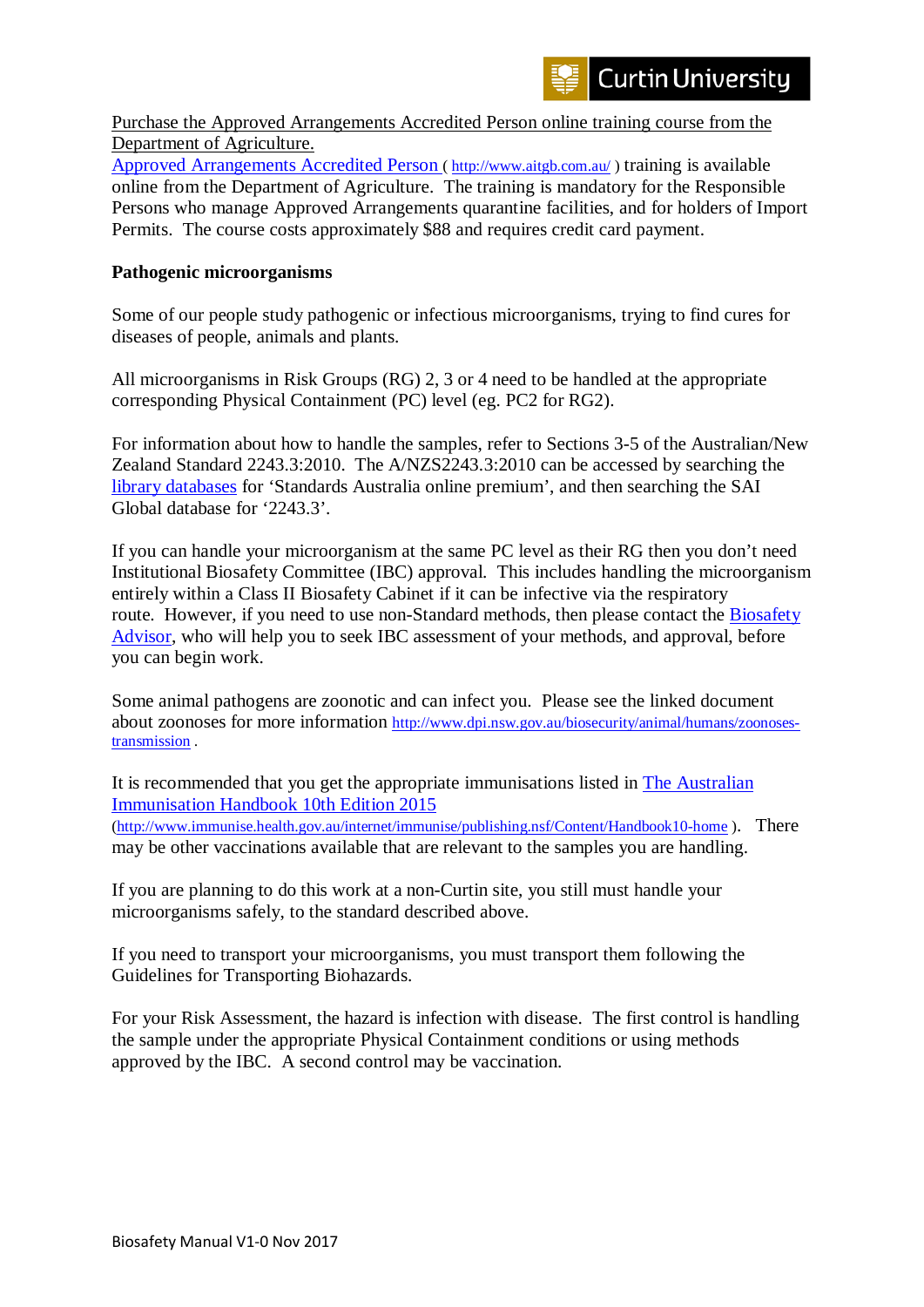## **Samples From Humans or Animals**

If you are planning to conduct research or teaching activities involving samples taken from humans or animals *(for example: blood, sputum, tissue, urine, faeces, meat, bones, feathers etc)* then you will need to take the points below into consideration.

Samples taken from humans or animals may contain infectious microorganisms, and you will need to put controls in place to protect yourself and others.

- 1. You or your Supervisor may need to apply for approval for you from the [Human](http://research.curtin.edu.au/research-integrity-ethics/human-research-ethics/)  [Research Ethics Committee](http://research.curtin.edu.au/research-integrity-ethics/human-research-ethics/) or [Animal Ethics Committee](http://research.curtin.edu.au/research-integrity-ethics/animal-research-ethics/) before you can source samples from humans or animals, please check.
- 2. All samples from humans or animals need to be handled as Risk Group 2, within PC2 facility, unless they are known to contain microorganisms from RG3/4. For information about how to handle your samples, refer to AS/NZS2243.3:2010. The Australian/New Zealand Standard 2243.3:2010 can be accessed by searching the library databases <http://databases.library.curtin.edu.au/> for 'Standards Australia online premium', and then searching the SAI Global database for '2243.3' and [http://www.safeworkaustralia.gov.au/sites/SWA/about/Publications/Documents/263/Nati](http://www.safeworkaustralia.gov.au/sites/SWA/about/Publications/Documents/263/NationalCodeOfPractice_Control_WorkRelatedExposure_Hepatitis_HIVViruses_NOHSC2010-2003_PDF.pdf) [onalCodeOfPractice\\_Control\\_WorkRelatedExposure\\_Hepatitis\\_HIVViruses\\_NOHSC201](http://www.safeworkaustralia.gov.au/sites/SWA/about/Publications/Documents/263/NationalCodeOfPractice_Control_WorkRelatedExposure_Hepatitis_HIVViruses_NOHSC2010-2003_PDF.pdf) [0-2003\\_PDF.pdf](http://www.safeworkaustralia.gov.au/sites/SWA/about/Publications/Documents/263/NationalCodeOfPractice_Control_WorkRelatedExposure_Hepatitis_HIVViruses_NOHSC2010-2003_PDF.pdf) . If possible, handle your samples inside a Class II Biosafety Cabinet. If you are able to handle your samples at PC2 then you do not need to seek IBC approval to do this work. However, if you can't comply with these two documents for any reason, or you are not sure, then please contact the Biosafety Advisor, who will help you to seek IBC assessment and approval before you can begin work.
- 3. Samples from humans can infect you with diseases that those people carried. Samples from animals can infect you with zoonotic diseases that those animals carried. Please see the linked document about zoonoses for more information <http://www.dpi.nsw.gov.au/biosecurity/animal/humans/zoonoses-transmission> .
- 4. It is recommended that you get the appropriate immunisations listed in The Australian Immunisation Handbook 10th Edition 2015 [http://www.health.gov.au/internet/immunise/publishing.nsf/Content/Handbook10](http://www.health.gov.au/internet/immunise/publishing.nsf/Content/Handbook10-home%7Ehandbook10part3%7Ehandbook10-3-3#3-3-7) [home~handbook10part3~handbook10-3-3#3-3-7](http://www.health.gov.au/internet/immunise/publishing.nsf/Content/Handbook10-home%7Ehandbook10part3%7Ehandbook10-3-3#3-3-7). There may be other vaccinations available that are relevant to the samples you are handling.
- 5. Some cancer cell lines are able to colonise a person if the cells are aspirated into the lungs or get in the eyes. Please treat those cancer cell lines as infectious.
- 6. If you are planning to do this work at a non-Curtin site, you still must handle your samples safely, to the standard described above.
- 7. If you need to transport your samples, you must transport them following the [Guidelines](http://research.curtin.edu.au/research-integrity-ethics/biosafety/transporting-biological-materials/)  [for transporting biohazards](http://research.curtin.edu.au/research-integrity-ethics/biosafety/transporting-biological-materials/) .

For your Risk Assessment, one hazard is harm to the human or animal test subject. The control is seeking and gaining approval from the HREC or AEC. For your Risk Assessment, another hazard is infection with a pathogen originating from your sample. The first control is handling the sample under PC2 conditions or using methods approved by the IBC. A second control is vaccination.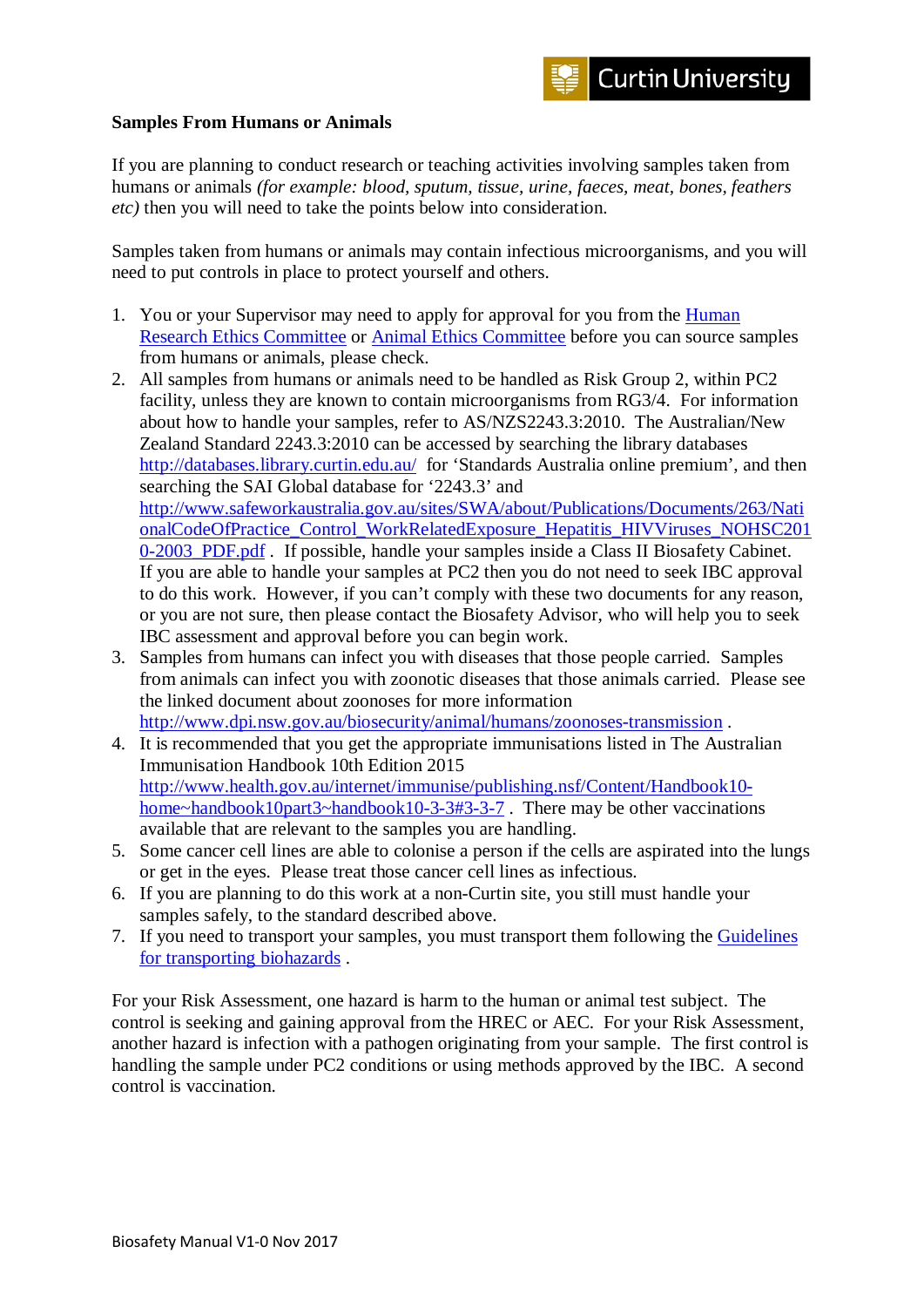## **Security Sensitive Biological Agents (SSBA) and the Defence and Strategic Goods List (DSGL)**

Security Sensitive Biological Agents (SSBA) are weaponisable pathogens or toxins that could be used to make a bioweapon. The Security Sensitive Biological Agents (SSBA) Regulatory Scheme limits the opportunities for acts of bioterrorism or biocrime to occur using harmful biological agents. Curtin is not registered to work with SSBAs and it is, therefore illegal for any of our people to store or work with SSBAs.

The Defence and Strategic Goods List (DSGL) includes a list of microorganisms that it is illegal to transport internationally (under the Customs Act), and illegal to communicate new information about (under the Defence Trade Controls Act), without the correct permits from Government Departments.

If you are planning to conduct research involving any of the following toxins, or pathogenic microorganisms, or nucleic acid sequences encoding the toxins or associated with the pathogenicity of the organisms, then you must contact the Biosafety Advisor [bernadette.bradley@curtin.edu.au](mailto:bernadette.bradley@curtin.edu.au) and the Chair of the IBC [R.Steuart@curtin.edu.au](mailto:R.Steuart@curtin.edu.au) immediately, to begin the process of seeking the required approvals.

## Toxins:

Abrin, Aflatoxins, Botulinum toxins, Cholera toxin, *Clostridium perfringens* alpha/beta 1/beta 2/epsilon/iota toxins, Conotoxin, Diacetoxyscirpenol toxin, HT‑2 toxin, Microcystin (Cyanoginosin), Modeccin, Ricin, Saxitoxin, Shiga toxin, *Staphylococcus aureus* enterotoxins or hemolysin alpha toxin or toxic shock syndrome toxin (formerly known as *Staphylococcus* enterotoxin F), T-2 toxin, Tetrodotoxin, Verotoxin and shiga-like ribosome inactivating proteins, Viscum Album Lectin 1 (Viscumin), Volkensin

## Human pathogenic viruses:

Andes virus, Chapare virus, Chikungunya virus, Choclo virus, Congo‑Crimean haemorrhagic fever virus, Dengue fever virus, Dobrava‑Belgrade virus, Eastern equine encephalitis virus, Ebolavirus (all members of the Ebolavirus genus), Guanarito virus, Hantaan virus, Hendra virus (Equine morbillivirus), highly pathogenic influenza virus infecting humans, reconstructed 1918 influenza virus, Japanese encephalitis virus, Junin virus, Kyasanur Forest disease virus, Laguna Negra virus, Lassa fever virus, Louping ill virus, Lujo virus, Lymphocytic choriomeningitis virus, Machupo virus, Marburgvirus (all members of the Marburgvirus genus), Monkeypox virus, Murray Valley encephalitis virus, Nipah virus, Omsk hemorrhagic fever virus, Oropouche virus, Powassan virus, Rift Valley fever virus, Rocio virus, Sabia virus, Seoul virus, Severe acute respiratory syndrome-related coronavirus (SARS-related coronavirus), Sin Nombre virus, St Louis encephalitis virus, Suid herpesvirus 1 (Pseudorabies virus; Aujeszky's disease), Tick‑borne encephalitis virus (Far Eastern subtype), Variola virus, Venezuelan equine encephalitis virus, Western equine encephalitis virus, Yellow fever virus.

## Human pathogenic bacteria:

*Bacillus anthracis, Brucella abortus, Brucella melitensis, Brucella suis, Burkholderia mallei (Pseudomonas mallei), Burkholderia pseudomallei (Pseudomonas pseudomallei), Chlamydophila psittaci (*formerly known as *Chlamydia psittaci), Clostridium botulinum, Clostridium argentinense (*formerly known as *Clostridium botulinum* Type G*)* botulinum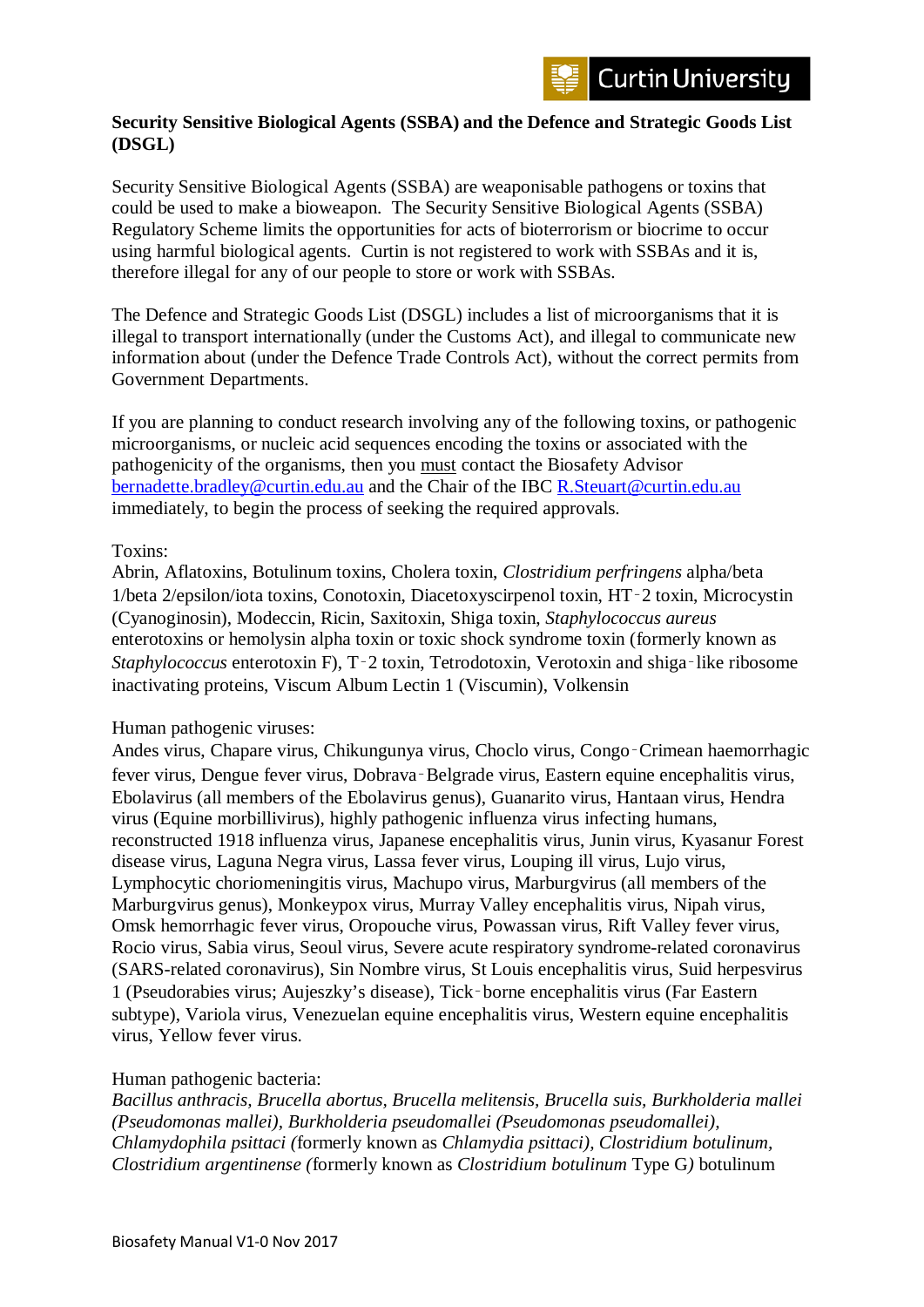

neurotoxin producing strains*, Clostridium baratii* botulinum neurotoxin producing strains*, Clostridium butyricum* botulinum neurotoxin producing strains*, Clostridium perfringens*  epsilon toxin producing types2*, Coxiella burnetii,* Shiga toxin producing *Escherichia coli (*STEC, enterohaemorrhagic *E. coli* EHEC or verocytotoxin producing *E. coli* VTEC*)* of serogroups O26/O45/O103/O104/O111/O121/O145/O157 and other shiga toxin producing serogroups*, Francisella tularensis, Rickettsia prowazekii, Salmonella typhi, Shigella dysenteriae, Vibrio cholera, Yersinia pestis.*

Human pathogenic fungi: *Coccidioides immitis, Coccidioides posadasii.*

## Animal pathogenic viruses:

African horse sickness virus, African swine fever virus, Avian influenza virus which are uncharacterised or having high pathogenicity, Bluetongue virus, Foot-and-mouth disease virus, Goatpox virus, Herpes virus (Aujeszky's disease), Lumpy skin disease virus, Newcastle disease virus, Peste‑des‑petits ruminants virus, Porcine Teschovirus, Rabies virus and all other members of the Lyssavirus genus, Rinderpest virus, Sheeppox virus, Swine fever virus (Hog cholera virus), Teschen disease virus, Vesicular stomatitis virus

## Animal pathogenic mycoplasmas:

*Mycoplasma mycoides* subspecies *mycoides* SC (small colony), *Mycoplasma capricolum* subspecies *capripneumoniae* (strain F38);

Plant pathogenic viruses:

Potato Andean latent tymovirus, Potato spindle tuber viroid,

## Plant pathogenic bacteria:

*Clavibacter michiganensis subsp. Sepedonicus (Corynebacterium michiganensis subsp. Sepedonicum or Corynebacterium Sepedonicum), Ralstonia solanacearum Races 2 and 3 (Pseudomonas solanacearum Races 2 and 3 or Burkholderia solanacearum Races 2 and 3), Xanthomonas albilineans, Xanthomonas campestris pv. citri (or pv. aurantifolia or pv. Citrumelo), Xanthomonas oryzae pv. Oryzae (Pseudomonas campestris pv. Oryzae),*

## Plant pathogenic fungi:

*Cochliobolus miyabeanus (Helminthosporium oryzae), Colletotrichum coffeanum var. virulans (Colletotrichum kahawae), Magnaporthe grisea (pyricularia grisea/pyricularia oryzae), Microcyclus ulei (syn. Dothidella ulei), Puccinia graminis ssp. graminis var. graminis / Puccinia graminis ssp. graminis var. stakmanii (Puccinia graminis [syn. Puccinia graminis f. sp. tritici]), Puccinia striiformis (syn. Puccinia glumarum)*

## Legislation governing the use of SSBAs in Australia - the National Health Security Act - Part 3.

Part 3 of the [National Health Security Act 2007 and Regulations 2008](http://www.health.gov.au/SSBA) (

<http://www.health.gov.au/SSBA> ) describes a national scheme for the regulation of SSBAs in Australia and builds on Australia's obligations under the Biological and Toxin Weapons Convention (1975) and UN Security Council Resolution 1540 (2004).

The [Department of Health and Ageing](http://www.health.gov.au/SSBA) (DoHA) (<http://www.health.gov.au/SSBA> ) is the administrative body under the Act. Any institution that intends to store or perform research with, SSBAs must be registered with DoHa before the agent is imported into their site. From [www.health.gov.au/SSBA:](http://www.health.gov.au/SSBA)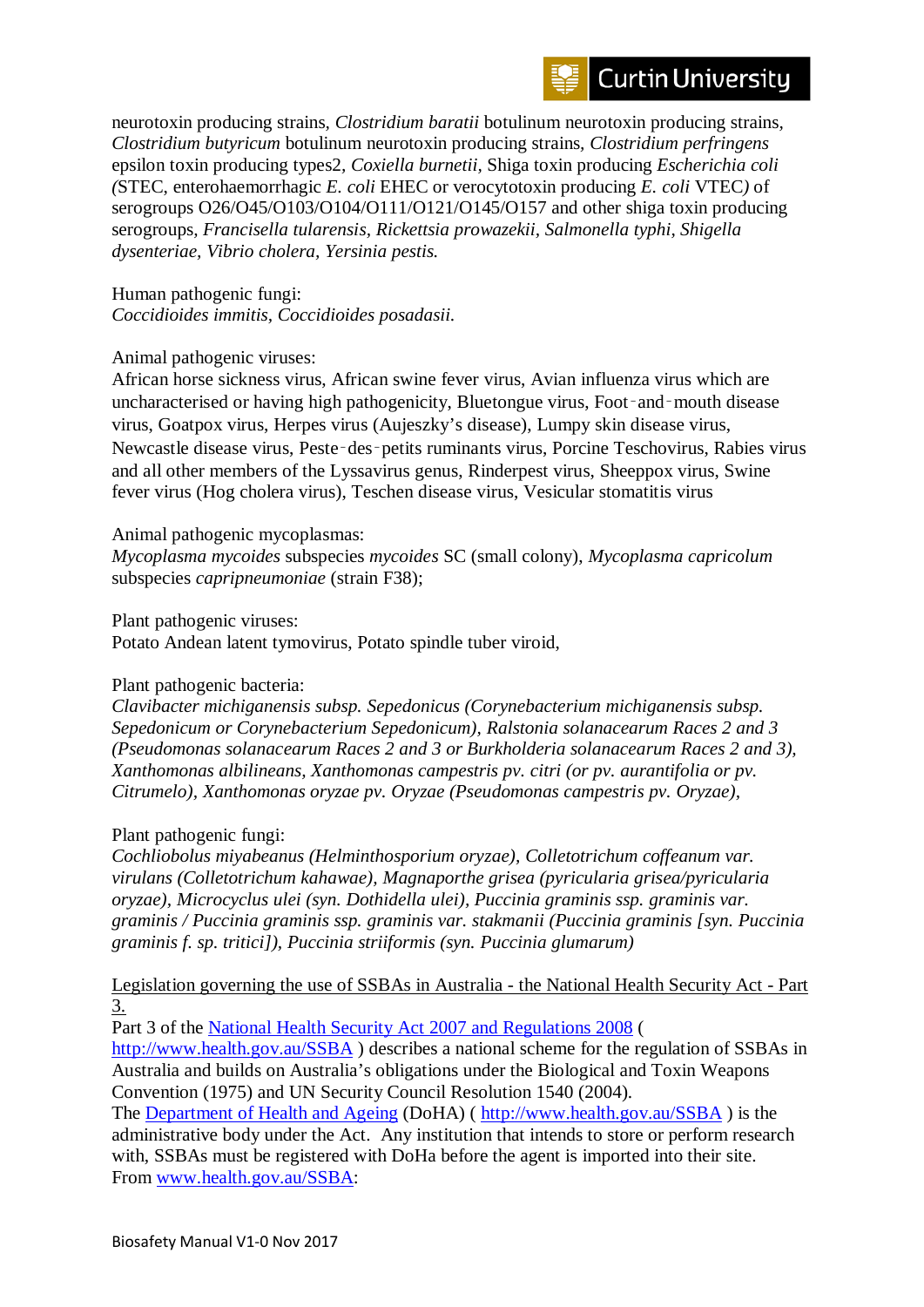"The deliberate release of harmful biological agents such as viruses, bacteria, fungi and toxins has the potential to cause significant damage to human health, the environment and the Australian economy.

In 2006, the Council of Australian Governments' (COAG) Report on the Regulation and Control of Biological Agents identified that the regulations in place at the time focused on safety rather than security; and that there was a need to regulate the secure storage, possession, use and transport of security sensitive biological agents to minimise the risk of use for terrorism or criminal purposes.

The aim of the SSBA Regulatory Scheme is to limit the opportunities for acts of bioterrorism or biocrime to occur using harmful biological agents and to provide a legislative framework for managing the security of SSBAs. The scheme was developed using risk management principles to achieve a balance between counter-terrorism concerns and the interests of the regulated community and aims to maintain full access to SSBAs for those with a legitimate need. The SSBA Regulatory Scheme also builds on Australia's obligations under the Biological and Toxins Weapons Convention and UN Security Council Resolution 1540." (www.health.gov.au/SSBA – September 2015)

## Customs Act and the Defence Trade Controls Act

Australian legislation controls the export of controlled goods and technologies under two Acts, the Customs Act 1901 (Cth) controls tangible goods, and the Defence Trade Controls Act 2012 (DTCA) controls intangible goods.

Tangible exports are controlled goods and technology that leave Australia in the tangible (physical) form. This may include the microorganisms themselves, plus blueprints, plans, technical data etc., and included controlled technology stored on a physical medium such as a USB, computer hard drive, CD etc.

Intangible exports are controlled technology that is sent from Australia electronically rather than in a physical form. This may include supply via email, fax, password access to electronic files etc. Intangible supply also includes brokering. Brokering is when one person arranges the supply of goods listed in the DSGL or supply of DSGL technology to a place outside of Australia. Intangible supply also refers to publishing. This is where a person publishes or disseminates DSGL technology to the public by electronic or other means.

Training is available through the [Defence Export Controls Awareness Training Program.](http://www.defence.gov.au/DECO/Training.asp)

## **Australian Native Animals or Plants**

If you are planning to conduct research or teaching activities involving an Australian native animal or plant, or samples/parts from an Australian native animal or plant *(for example: fish, vertebrates, insects, invertebrates, fur, skulls, feathers, carcasses, bones, scats, algae, flowering plants, and non-flowering plants, seeds, flowers, leaves, branches, roots)* then you will need to take the points below into consideration.

Native animals are protected under the Wildlife Conservation Act (1950). Aquatic species may also be protected under the Fish Resources Management Act (1994).

- Please consider the requirements for a fauna licence [http://www.dpaw.wa.gov.au/plants](http://www.dpaw.wa.gov.au/plants-and-animals/licences-and-permits/134-fauna-forms)[and-animals/licences-and-permits/134-fauna-forms](http://www.dpaw.wa.gov.au/plants-and-animals/licences-and-permits/134-fauna-forms) .
- Please also consider the requirements for a licence for fish and crustaceans <http://www.fish.wa.gov.au/Pages/Home.aspx> .

Native plants are protected under the Wildlife Conservation Act (1950).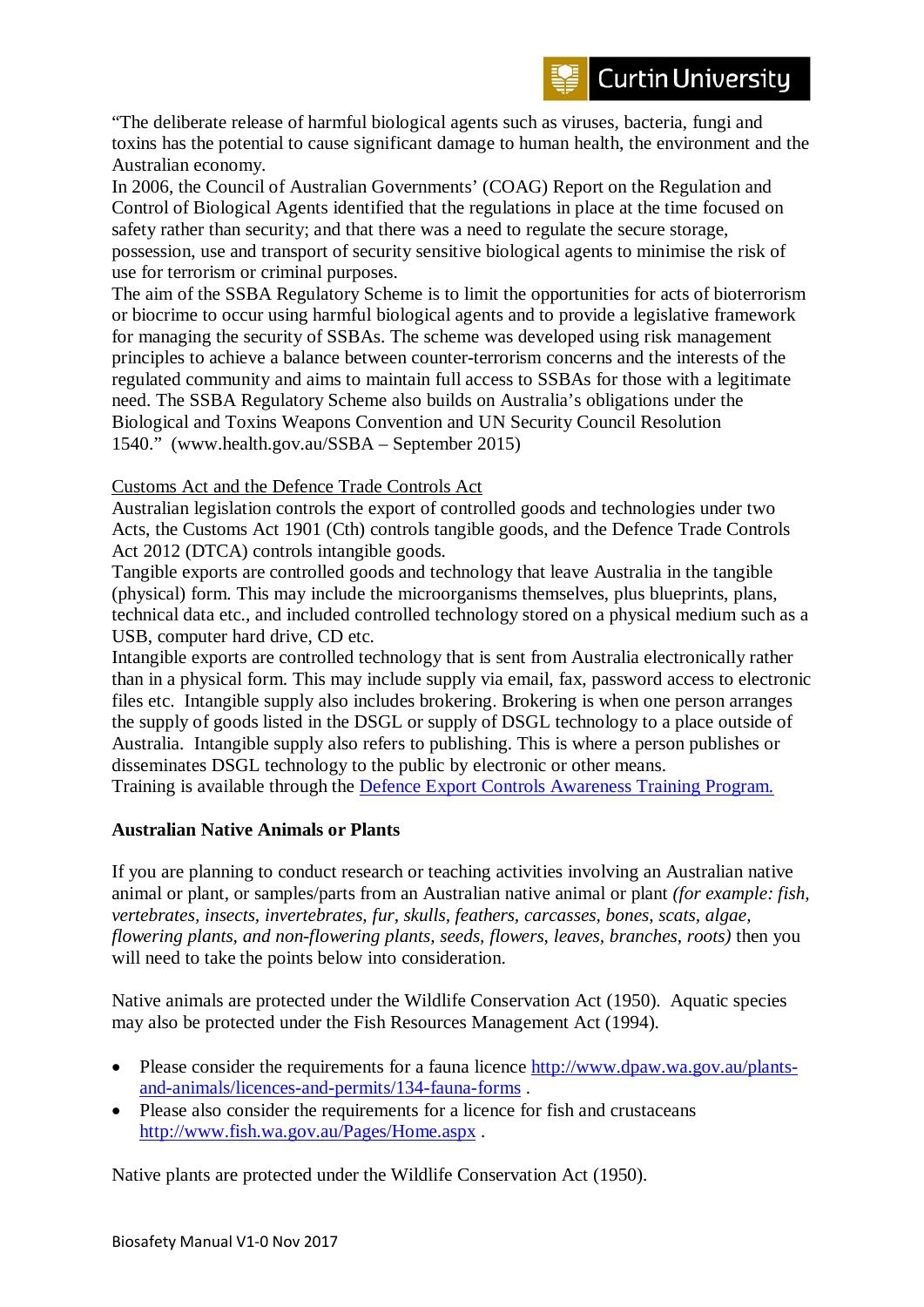• Please consider the requirements for a flora licence [http://www.dpaw.wa.gov.au/plants](http://www.dpaw.wa.gov.au/plants-and-animals/licences-and-permits/135-flora-licences)[and-animals/licences-and-permits/135-flora-licences](http://www.dpaw.wa.gov.au/plants-and-animals/licences-and-permits/135-flora-licences) .

For your Risk Assessment, the hazard is harm to native animal or plant populations. The control is seeking and gaining approval from the appropriate government department.

## **Plants that are Poisonous, Toxic, or Weedy**

Poisonous/toxic plants must be handled to protect workers from the poison/toxin. Please contact the Biosafety Advisor [biosafety@curtin.edu.au](mailto:biosafety@curtin.edu.au) , who will help you to seek IBC assessment of your handling methods, and approval, before you can begin work.

For your Risk Assessment, the hazard is being poisoned by the plant. The IBC will advise you about the controls you will need to use.

If you are planning to conduct research or teaching activities involving a weedy plant listed on the Department of Agriculture and Food's Declared Plants List *(search for "Declared Plants List" on the DAFWA website [http://www.agric.wa.gov.au/\)](http://www.agric.wa.gov.au/)* then you will need to handle it following the guidelines on the List. You must not release a pest plant into the environment.

For your Risk Assessment, the hazard is harming the natural or agricultural ecosystems by invasion of a weedy plant. The control is to fully contain the plant by following the guidelines on the Declared Plants List at all times.

## **Invertebrates that are Venomous, Toxic, or Able to Act as Vectors for Disease**

If you are planning to conduct research or teaching activities involving biting/stinging or venomous/toxic invertebrates that could harm the handlers *(for example: bees, ants, jellyfish, coral)* then you will need to handle them using methods to protect workers from the bite/sting or venom/toxin.

Please contact the Biosafety Advisor [biosafety@curtin.edu.au](mailto:biosafety@curtin.edu.au), who will help you to seek IBC assessment of your handling methods, and approval, before you can begin work.

For your Risk Assessment, the hazard is poisoning with invertebrate venom. The IBC will advise you about the control measures that you will need to take.

If you are planning to conduct research or teaching activities involving insects that are able to act as vectors for human, animal and plant disease *(for example: mosquitoes, ticks, thrips)* you will need to do the following. Consult Section 3 of the AS/NZS2243.3:2010 (the Australian/New Zealand Standard 2243.3:2010 can be accessed by searching the library databases<http://databases.library.curtin.edu.au/>for 'Standards Australia online premium', and then searching the SAI Global database for '2243.3') to identify the Risk Group that those insects should be handled at, and handle them using the appropriate Physical Containment level (Section 5 of the AS/NZS2243.3:2010). If you are able to handle the insects at the same PC level as their RG then you do not need to seek IBC approval to do this work. However, if you can't comply with these two sections of the Standard for any reason, or you are unsure, then you will need to contact the Biosafety Advisor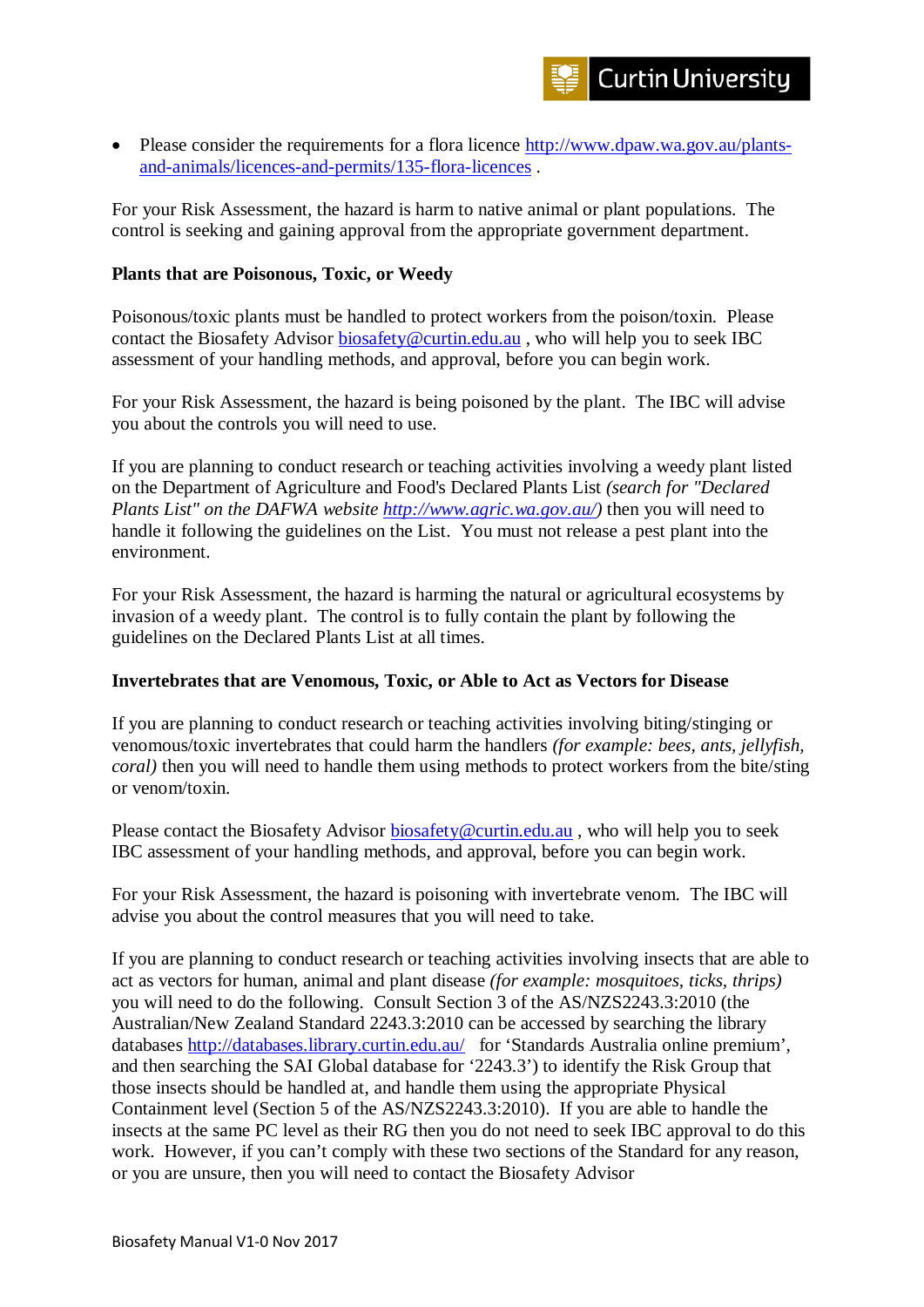[biosafety@curtin.edu.au](mailto:biosafety@curtin.edu.au) , who will help you to seek IBC assessment of your handling methods, and approval before you can begin work.

For your Risk Assessment, the hazard is infection with disease spread by the vector. The first control is handling the sample under at least PC2 conditions or using methods approved by the IBC. A second control may be vaccination.

## **Transporting biological materials**

Transporting biological materials is a regulated activity, and you must do it following the guidelines and regulations below, for transporting by walking, by vehicle (car, truck, bus, train), and by post or plane.

Guidelines for transporting biological materials by walking and carrying your samples.

You might need to transport biohazards (experiments or waste) by walking and carrying your samples between:

- two labs in the same building separated by non-lab corridors
- two labs in different buildings
- from a lab to a storage area.

You will need to package and label your samples to ensure that, no matter what happens to the package during transport, they will not:

- become contaminated by the environment
- escape containment to contaminate people or the environment.

You must double contain your microorganisms as described and shown below.



## PRIMARY CONTAINER

• Must be sealed.

e.g. an eppendorf tube, a taped petri dish, a taped bag of waste.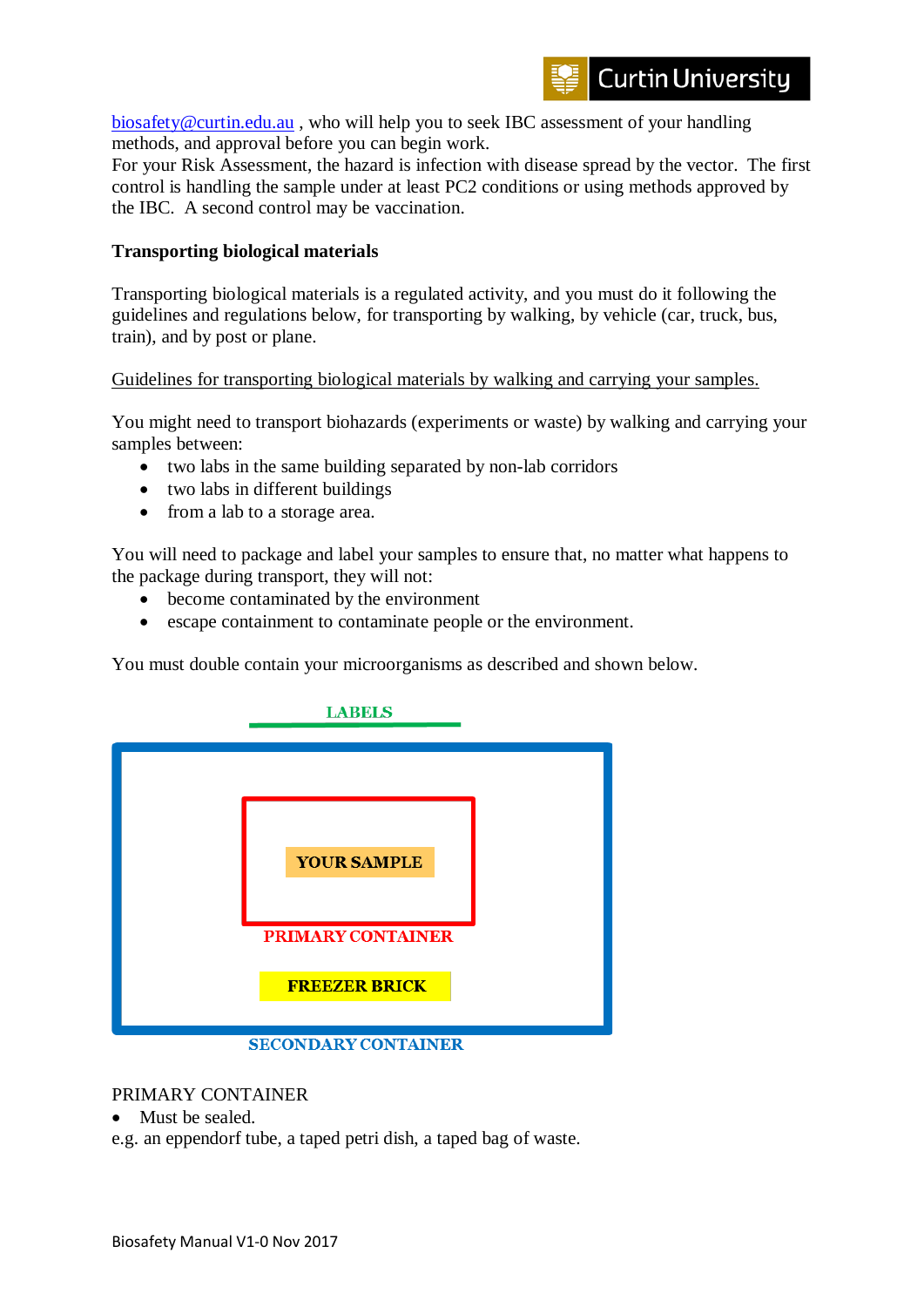## SECONDARY CONTAINER

- Must be sealed.
- Must be rigid, solid, durable enough to survive being dropped.

e.g. a lidded plastic lunchbox, a taped polystyrene esky.

## LABELS

- A biohazard symbol.
- A brief description of the contents (can be on a post-it note).
- The name and contact phone number of a researcher not carrying the package, a Facility Manager, or the Biosafety Advisor.

## REFRIGERANTS

- Use freezer bricks rather than wet ice.
- If you want to refrigerate your package using dry ice (carbon dioxide) or liquid nitrogen then those are Dangerous Goods and have their own safe handling practices and regulatory requirements that are not covered here. Avoid using these refrigerants, but if you need to then you need to find out how to do so safely.

## HIGHER CONTAINMENT CONSIDERATIONS

Biological materials such as genetically modified organisms (GMOs), quarantined materials, and live animals have their own transport requirements that also need to be fulfilled. If you want to use these materials then please do the training specific for those materials.

## Guidelines for transporting biological materials by vehicle - car, truck, bus or train.

You might need to transport biohazards (experiments or waste) from one campus to another by car, truck, bus or train.

You will need to package and label your samples to ensure that, no matter what happens to the package during transport, they will not:

- become contaminated by the environment
- escape containment to contaminate people or the environment.

Transporting biological materials by land vehicle is a regulated activity, and you must do it following these regulations, that are summarised in these Guidelines:

- The IATA Dangerous Goods Regulations.
- The Australia Post, Dangerous and Prohibited Goods and Packaging Guide.
- Australian Code for the Transport of Dangerous Goods by Road and Rail.
- Packaging for surface transport of biological material that may cause disease in humans, animals and plants (AS 4834).
- United Nations Recommendations on the Transport of Dangerous Goods. Model Regulations.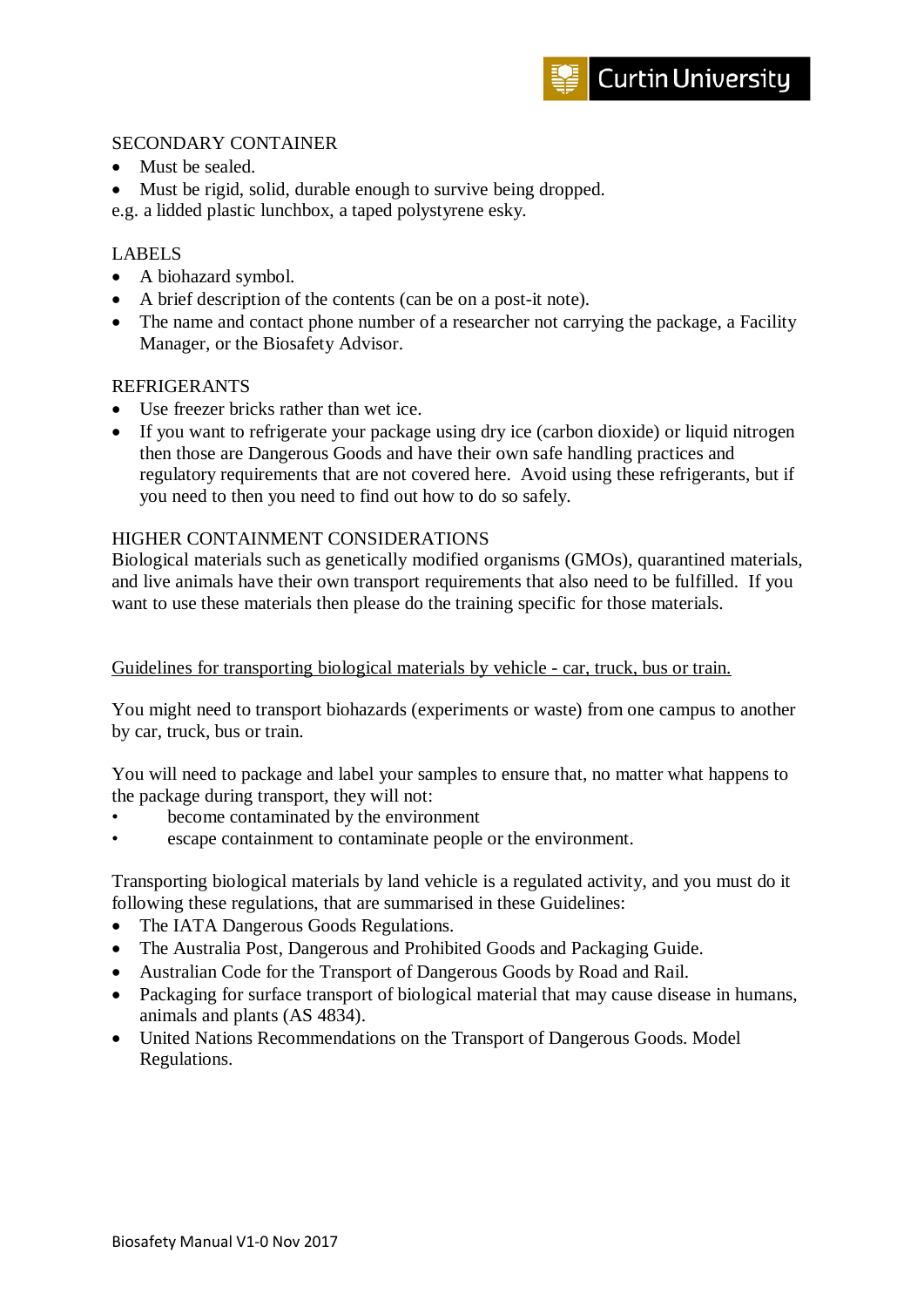

## BIOHAZARDOUS DANGEROUS GOODS CATEGORIES

You must either double or triple contain your microorganisms, depending on the microorganism.

Category A biological materials are:

- infectious substances which are capable of causing permanent disability, or a lifethreatening or fatal disease to otherwise healthy humans or animals.
- Infectious agents of plants that could cause significant damage to the environment or agriculture are included in this category.

(There is a list of examples in AS 4834)

You must package Category A in triple-containment, high integrity packaging such as IATA Packaging Instructions 602 or Packaging Instructions 650 as used for air transport – see the Guidelines for post or plane.

Category B biological material - infectious substances that do not meet the criteria for Category A.

Category C biological material - substances with a low probability of causing disease in humans, animals or plants.

- samples from healthy plants
- samples from healthy humans and animals including excreta, secreta, blood and its components, tissues and tissue fluids.

Category B and C materials need to be double contained as described below.



## **SECONDARY CONTAINER**

## PRIMARY CONTAINER

- Must be sealed.
- Must be surrounded by enough absorbent paper towel to soak up the volume of liquid inside.
- Must be secured inside the secondary container to prevent movement.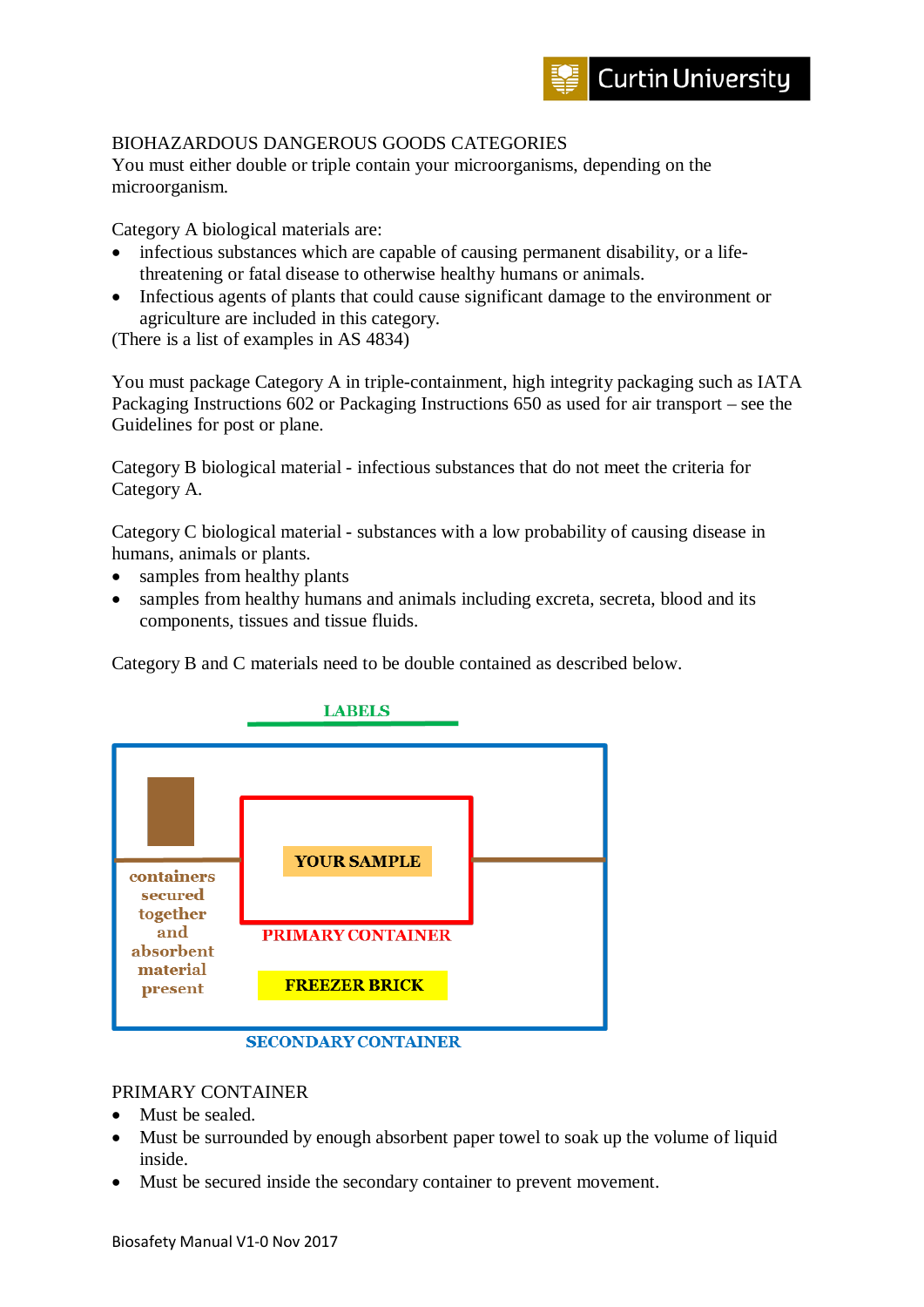## SECONDARY CONTAINER

- Must be sealed.
- Must be rigid, solid, durable enough to survive a car accident.
- Must be larger than a 5cm cube.

Note: a polystyrene esky is not suitable.

## LABELS

- A biohazard symbol.
- A brief description of the contents.
- The name and contact phone number of a researcher not accompanying the package, a Facility Manager, or the Biosafety Advisor.

## REFRIGERANTS

- Use freezer bricks rather than wet ice.
- If you want to refrigerate your package using dry ice (carbon dioxide) or liquid nitrogen then those are Dangerous Goods and have their own safe handling practices and regulatory requirements that are not covered here. Avoid using these refrigerants, but if you need to then you need to find out how to do so safely.

## HIGHER CONTAINMENT CONSIDERATIONS

Biological materials such as genetically modified organisms (GMOs), quarantined materials, and live animals have their own transport requirements that also need to be fulfilled. If you want to use these materials then please do the training specific for those materials.

Guidelines for transporting biological materials by post or plane.

You might need to transport biohazards (experiments or waste) by post or by plane.

You will need to package and label your samples to ensure that, no matter what happens to the package during transport, they will not:

- become contaminated by the environment
- escape containment to contaminate people or the environment.

Transporting biological materials by post or plane is a regulated activity, and you must do it following these regulations, that are summarised in these Guidelines:

- The IATA Dangerous Goods Regulations.
- The Australia Post, Dangerous and Prohibited Goods and Packaging Guide.
- The International Maritime Organization (IMO), International Maritime Dangerous Goods Code (IMDG Code).
- The Office of the Gene Technology Regulator (OGTR), Guidelines for the transport of GMOs.
- United Nations Recommendations on the Transport of Dangerous Goods. Model Regulations.

When transporting by post or by plane, the requirements for packaging and labelling are different depending on what biological materials you are transporting.

If you are transporting material that is infectious towards humans or animals then it is classified as a Dangerous Good. Similarly, if you are transporting material that could contain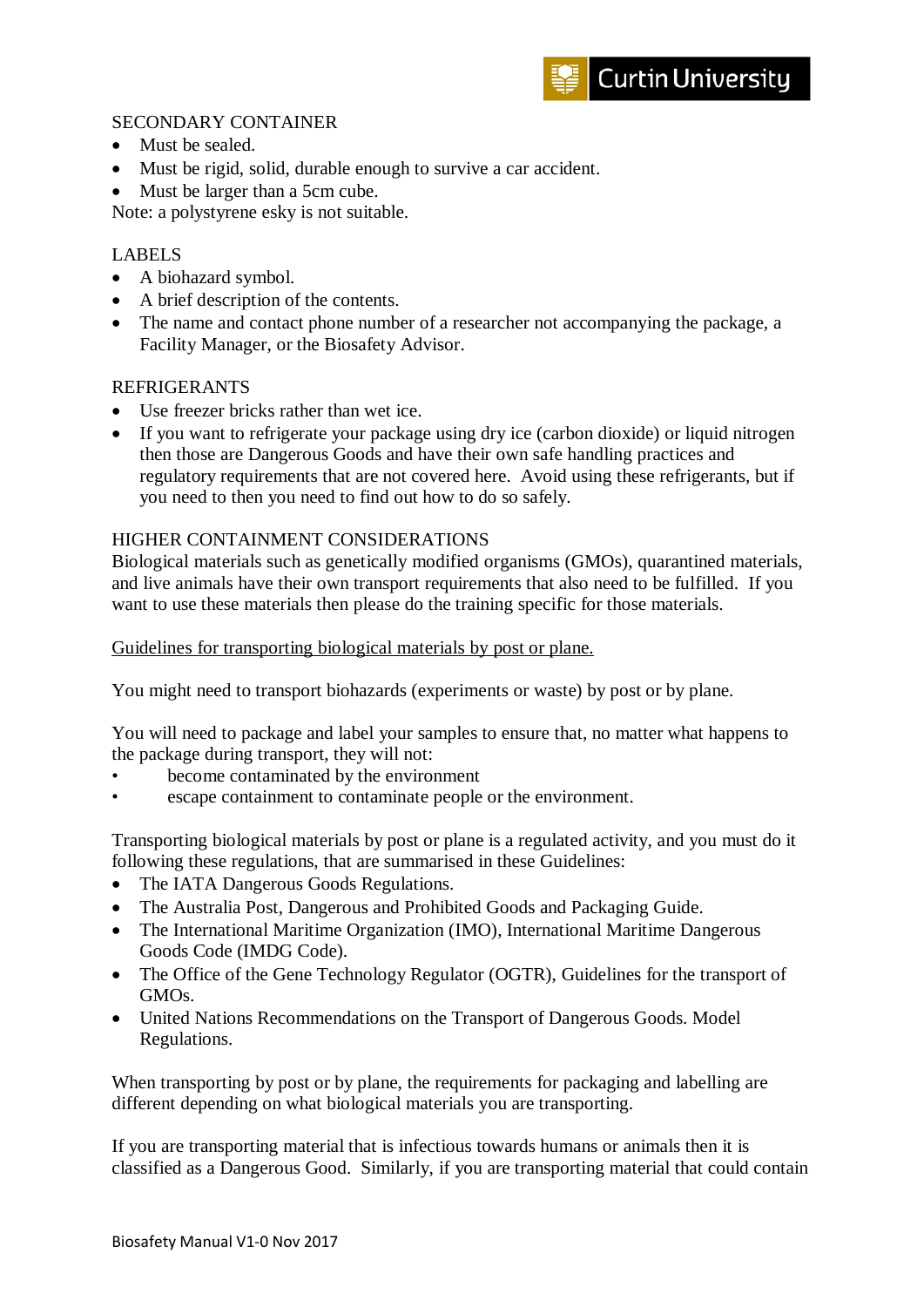

microorganisms that could be infectious towards humans or animals (such as blood samples) then it is also classified as a Dangerous Good. See the section above for the different Categories of Dangerous Goods.

You need to be qualified in order to pack a Dangerous Good for transportation. World Courier runs training courses for packing Dangerous Goods. Or you can get the qualified staff of a courier company (such as World Courier) to pack your samples for you. The diagram below, from A/NZS2243.3:2010, shows the packing and labelling requirements.



(a) Packing and labelling of Category A infectious substances



(b) Packing and labelling of Category B infectious substances

FIGURE 3 EXAMPLES OF TRIPLE PACKAGING SYSTEMS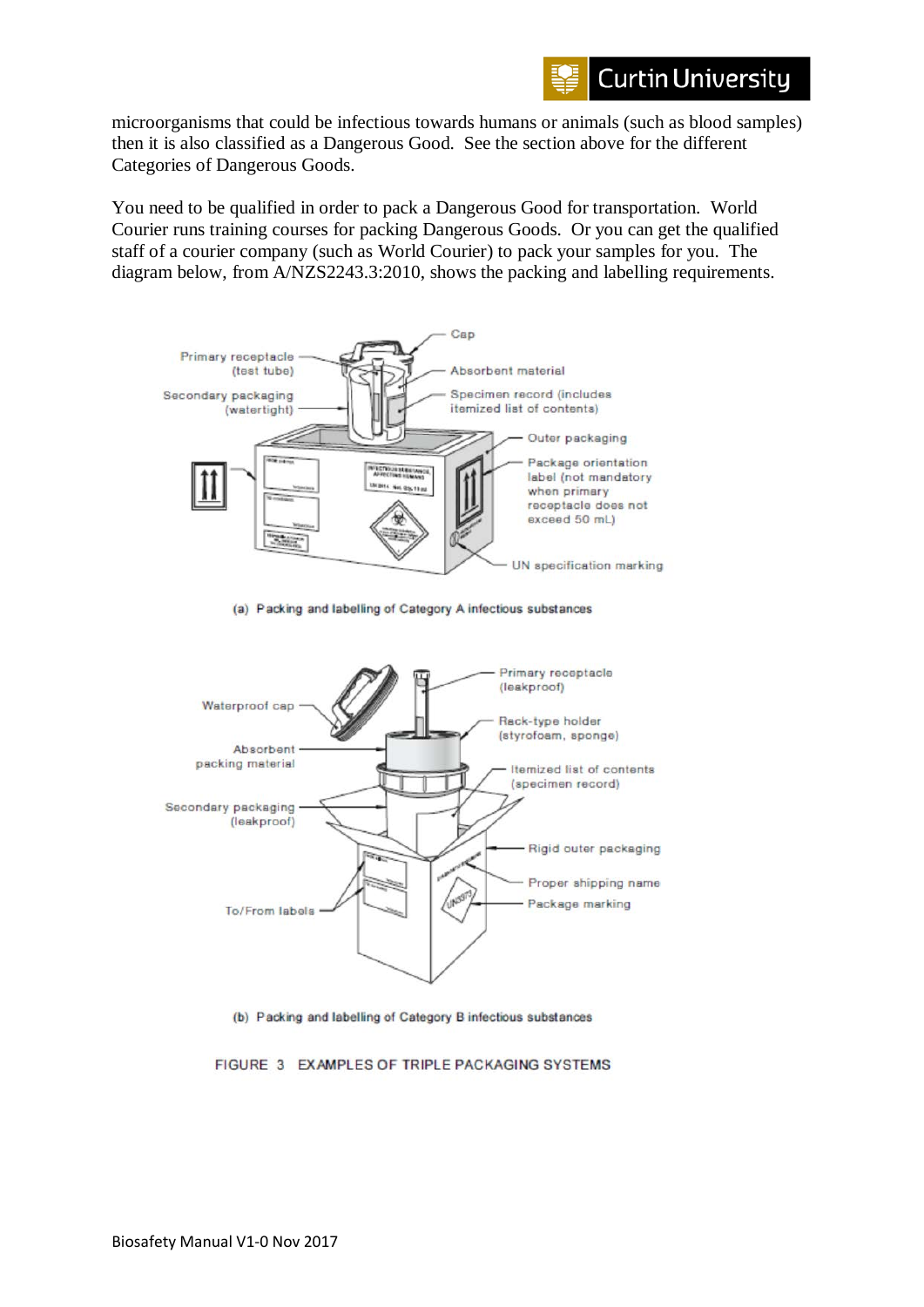

#### MORE INFORMATION:

In Australia, Item 92.120 of the Civil Aviation Safety Regulations specifies required training for packing dangerous goods for transport by air. All persons who pack dangerous goods for transport by air (including enclosing the goods in packaging, marking or labelling the consignment or preparing a shipper's declaration) are required to successfully complete a course approved by the Civil Aviation Safety Authority, Australia.

The IATA Dangerous Goods Regulations define the requirements for certification, packing instructions, the maximum quantities that can be transported by cargo or passenger aircraft, the external labelling requirements (including the identifying UN number), and the details to be included in the attached Shippers Declaration for Dangerous Goods.

The Australia Post dangerous and prohibited goods and packaging guide is a source of useful information.

When transporting biological materials that do not contain microorganisms infectious to humans or animals, then you just need to double contain your samples to withstand the conditions of the journey.

These will include variations in temperature and air pressure, plus the physical rigours of being crushed under other items in the cargo hold of the plane. In the picture above, you can see features of packaging including multiple layers of sealed and rigid containers, padding and bunding between the layers, and labelling to identify the contents – all of these features will be needed for your packaging.

Australia Post or a courier company can help you to pack your materials to survive the journey. Always use packing materials designed for the purpose. Always fill in all the information that is asked for on the outer labels of the packaging – if you leave any of it blank than your package may seem suspicious and be stopped by the security systems of the post office or airport.

#### REFRIGERANTS

- Use freezer bricks rather than wet ice.
- If you want to refrigerate your package using dry ice (carbon dioxide) or liquid nitrogen then those are Dangerous Goods and have their own safe handling practices and regulatory requirements that are not covered here. Avoid using these refrigerants, but if you need to then you need to find out how to do so safely.

## HIGHER CONTAINMENT CONSIDERATIONS

Biological materials such as genetically modified organisms (GMOs), quarantined materials, and live animals have their own transport requirements that also need to be fulfilled. If you want to use these materials then please do the training specific for those materials.

## OTHER CONSIDERATIONS

- Before you send a biological sample, you must advise the recipient to expect it.
- If you ask someone to send you a biological sample, then it is your responsibility to tell the sender to pack the sample following the regulations in this Guideline.
- Biological samples entering Australia will be subject to quarantine you can find out information about quarantine in this manual.